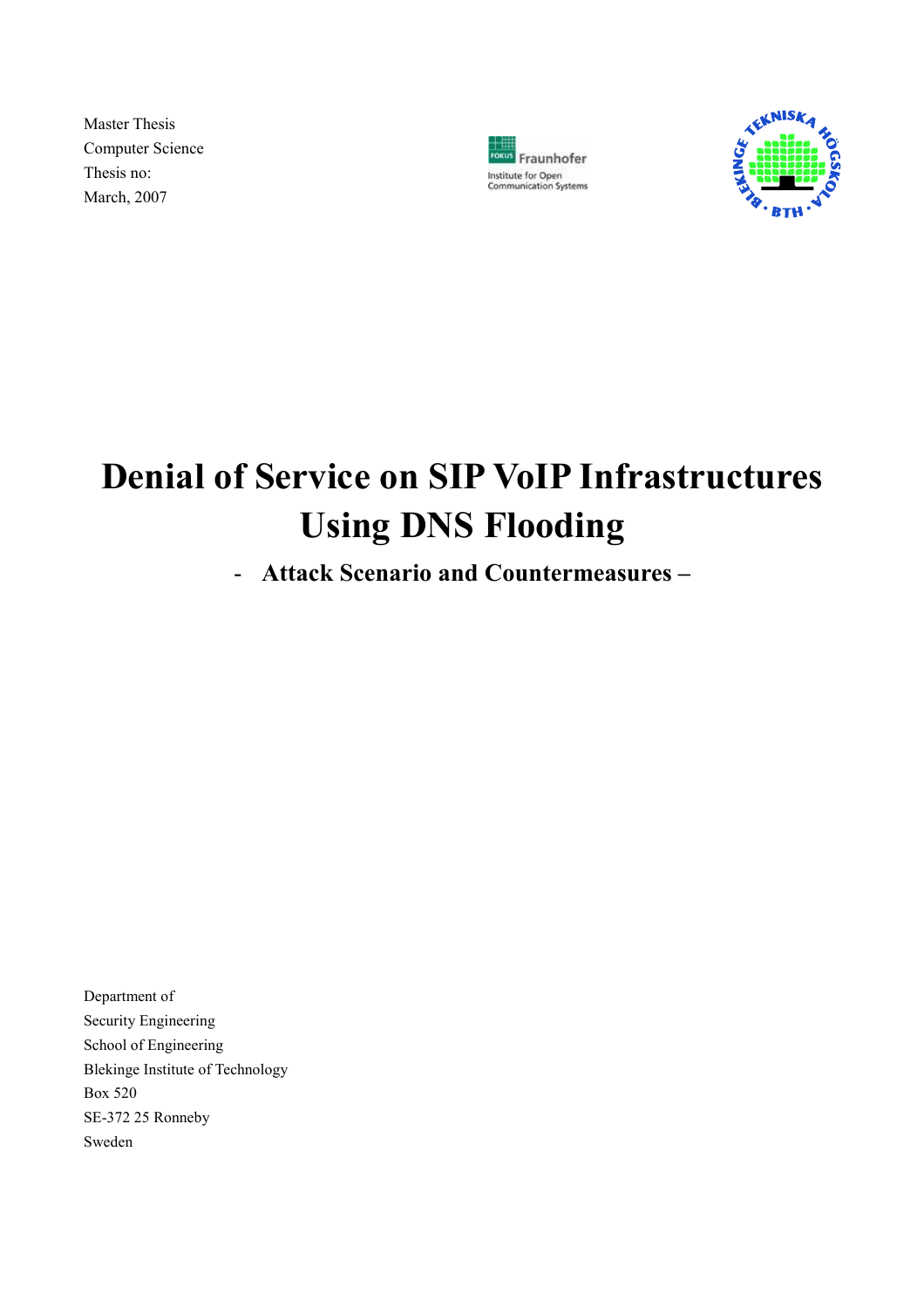This thesis is submitted to the department of Security Engineering, School of engineering at Blekinge Institute of Technology, in partial fulfillment of the requirement for the degree of Master of Science in Computer Science. This thesis is equivalent to 16 weeks of full time studies.

Contact information: Author: Ge Zhang Email: nickchang918 -AT- hotmail.com

External Advisor: Mr. Sven Ehlert Address: Fraunhofer Institute FOKUS, Kaiserin-Augusta-Allee 31, 10589 Berlin, Germany Telephone: +493034637378 Email: ehlert -AT- fokus fraunhofer de

University Advisor: Dr. Bengt Carlsson Department of Security Engineering Telephone: +46457385813 Email: bca -AT- bth.se

Department of Security Engineering School of Engineering Blekinge Institute of Technology Box 520 SE-372 25 Ronneby Sweden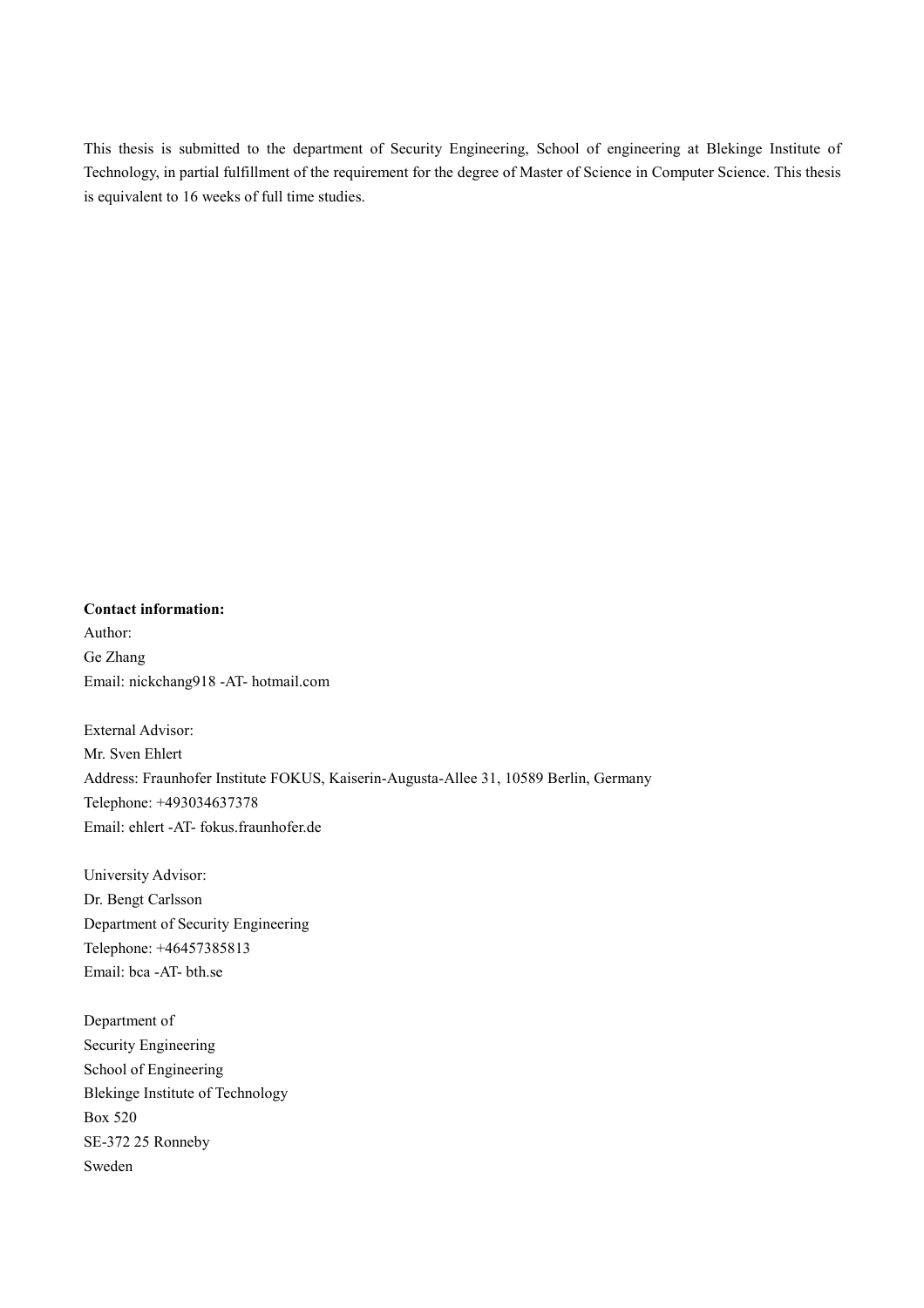# Acknowledgement

This work has been partly conducted in the European Union funded IST-COOP-5892 project SNOCER (www.snocer.org). The paper included in this thesis was submitted to ACM IPTCOMM conference 2007. I gratefully acknowledge the research opportunity offered by Fraunhofer FOKUS Institute and especially thank the altruistic help from my supervisors, Mr. Sven Ehlert and Dr. Bengt Carlsson. Finally, I wish to acknowledge with gratitude the continued support and encouragement given by my parents and my love, Hui Xie.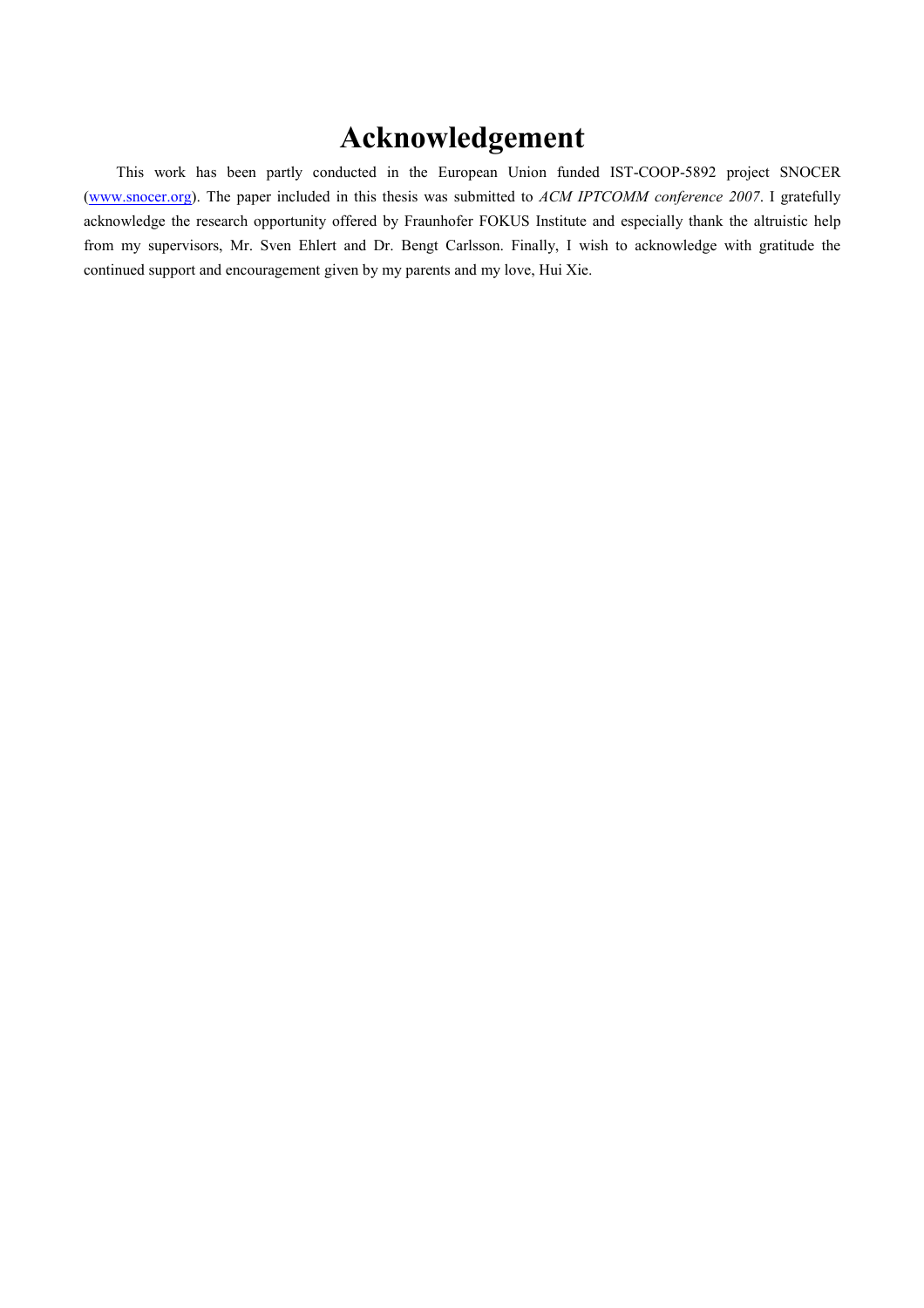# Abstract

A simple yet effective Denial of Service (DoS) attack on SIP servers is to flood the server with requests addressed at irresolvable domain names. In this thesis we evaluate different possibilities to mitigate these effects and show that over-provisioning is not sufficient to handle such attacks. As a more effective approach we present a solution called the DNS cache solution based on the usage of a non-blocking DNS cache. Based on various measurements conducted over the Internet we investigate the efficiency of the cache solution and compare its performance with different caching replacement policies applied.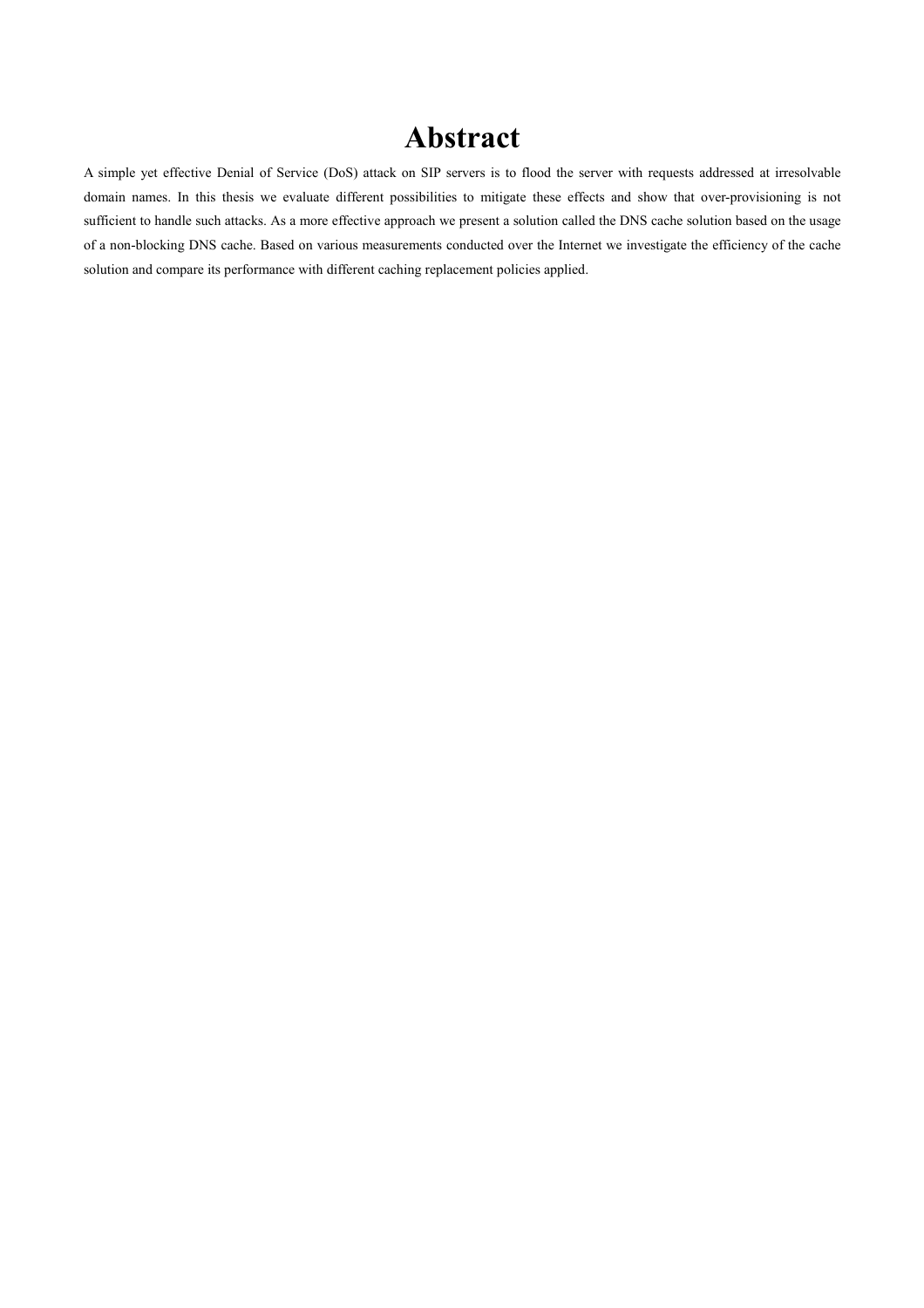## Introduction

As opposed to PSTN (Public Service Telephone Network), VoIP (Voice over Internet protocol) providers such as skype are more and more welcomed with taking advantage of its low cost. However, the new network problems, like packet loss and Quality of Services (QoS) are emerging to the VoIP users. In the past, Security threats are considered minimal in current circuit switched networks. This is achieved by using a closed networking environment dedicated to a single application. However, for the VoIP services, which are based on an open environment such as internet, the systems are totally exposed to the attackers. In order to afford a broad service, the VoIP proxies can be accessed with a flat Internet access rate by anybody. Therefore, it is possible for an attacker to launch a DoS (Denial of Service) attack to VoIP proxies with a low cost.

SIP (Session Initial Protocol) is a protocol proposed standard for initiating, modifying and terminating an interactive user session that involves multimedia elements such as video, voice. It is one of the leading signalling protocols for VoIP. Whereas, SIP depends much on DNS (Domain Name Service), and this feature could be exploited by attackers to launch a DoS attacking by difficult-resolvable DNS flooding. In my thesis work, I will investigate this attack and give a possible countermeasure.

#### Research questions

This research is focus on a special DoS flooding attack to SIP system. Mentioned in my proposal, I will answer three questions as following:

- How to find a proper method to mitigate the effect of DoS attack via DNS request?
- Which factors of DNS cache and SIP proxy (e.g. caching replacement policy, cache entry number, parallel processes number of proxy, etc) are useful to deal with this problem?
- Which kind of combination of the useful factors is the most efficient? By answering these research questions, a problem and a solution to this problem will be verified.

#### My contributions to this paper

This kind of attacking had already been noticed by Fraunhofer FOKUS institute before my work started. But most of the work was based on theory at that time. In my research work, I did the threat evaluation of this DNS flooding attack in a simulated environment and showed that this attack slowed down message processing of SIP proxy by a fair amount. Secondly, I developed the prototype --- a DNS cache with some special functions in SIP environment by C in Linux. Finally, I performed several experiments in the simulated test bed to answer the research questions.

#### Outline of thesis

The thesis is organized as follow. Firstly, I will exhibit recent study outcome by one of our research papers, "Denial of Service on SIP VoIP Infrastructures Using DNS Flooding". Secondly, in the conclusion part, I will answer the research questions and discuss some problems in the research with possible improvements in the future. Finally, I attached some details of my work in the appendix.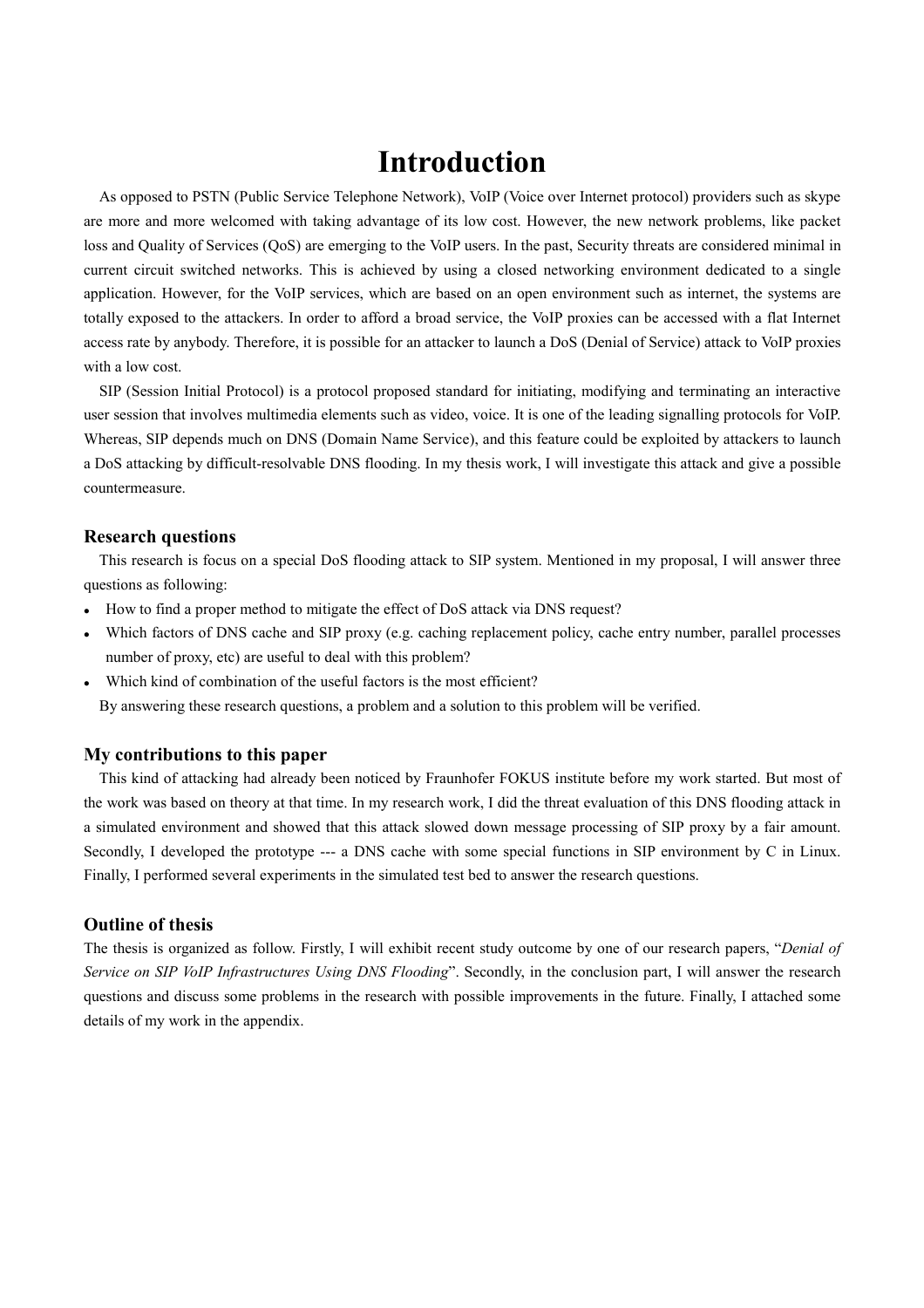# Denial of Service on SIP VoIP Infrastructures Using DNS Flooding

### - Attack Scenario and Countermeasures –

Ge Zhang, Sven Ehlert, Thomas Magedanz Fraunhofer Institute FOKUS, Berlin, Germany {zhang, ehlert, magedanz}@fokus.fraunhofer.de

> Dorgham Sisalem Tekelec, Berlin, Germany sisalem@tekelec.com

#### ABSTRACT

In this paper we address the issue of a special denial of service (DoS) attack targeting a subcomponent of a Session Initiation Protocol (SIP) based VoIP network. Our focus is targeted at attacks that are addressed at the Domain Names Service (DNS). By flooding a SIP element with messages containing difficult-resolvable domain names, it is possible to block the target for a considerable amount of time. We evaluate possibilities to mitigate these effects and show that over-provisioning is not sufficient to handle such attacks. We present results gained from testing with actual SIP providers of a counter solution based on a non-blocking DNS caching solution. Within this cache we evaluate different caching strategies and show that the Least-Frequently-Used caching strategy gives best results to mitigate this kind of attack.

#### Categories and Subject Descriptors:

C.2.0 [Computer-Communication Networks]: Security and protection;

#### General Terms

Security, Measurement, Experimentation

### Keywords

SIP, DoS, DNS

#### 1. INTRODUCTION

Security threats are considered minimal in current circuit switched networks. This is achieved by using a closed networking environment dedicated to a single application (namely voice). In an open environment such as the Internet, mounting an attack on a telephony server is, however, much simpler. This due to the fact that VoIP services are based on standardized and open

technologies (i.e. SIP or H.323) using servers reachable through the Internet, implemented in software and provided often over general purpose computing hardware [1]. A special security concern is flooding with malicious or useless messages which can waste a considerable amount of resources of the SIP server. Instead of generating a multitude of costly voice calls, the attacker can easily send thousands of VoIP invitations in a similar manner to attacks on Web servers. These attacks are simple to mount and with flat rate Internet access are inexpensive for the attacker.

Denial of Service (DoS) attacks [2][3] aim at denying or degrading a legitimate user's access to a service or network resource, or at bringing down the servers offering such services. According to a 2004 CSI/FBI survey report 17% of respondents detected DoS attacks directed against them, with the respondents indicating that DoS was the most costly cyber attack for them, even before theft of proprietary information [4].

Several possibilities exist for an attacker to cause a Denial of Service in a VoIP infrastructure [5]. Besides launching brute force attacks by generating a large number of useless VoIP calls, attackers can use certain features of the used VoIP protocol to incur higher loads at the servers. Further, the VoIP infrastructure can be corrupted by launching DoS attacks on components used by the VoIP infrastructure or the protocols and layers on top of which the VoIP infrastructure is based such as routing protocols or TCP. In this paper we investigate a special DoS attack that is launched utilizing the Domain Name Service, on which SIP heavily depends on, which we call a SIP DNS attack. We show that this attack is easy to launch and slows down message processing by a fair amount. We evaluate possibilities to mitigate effects of this attack and show that simply over-provisioning is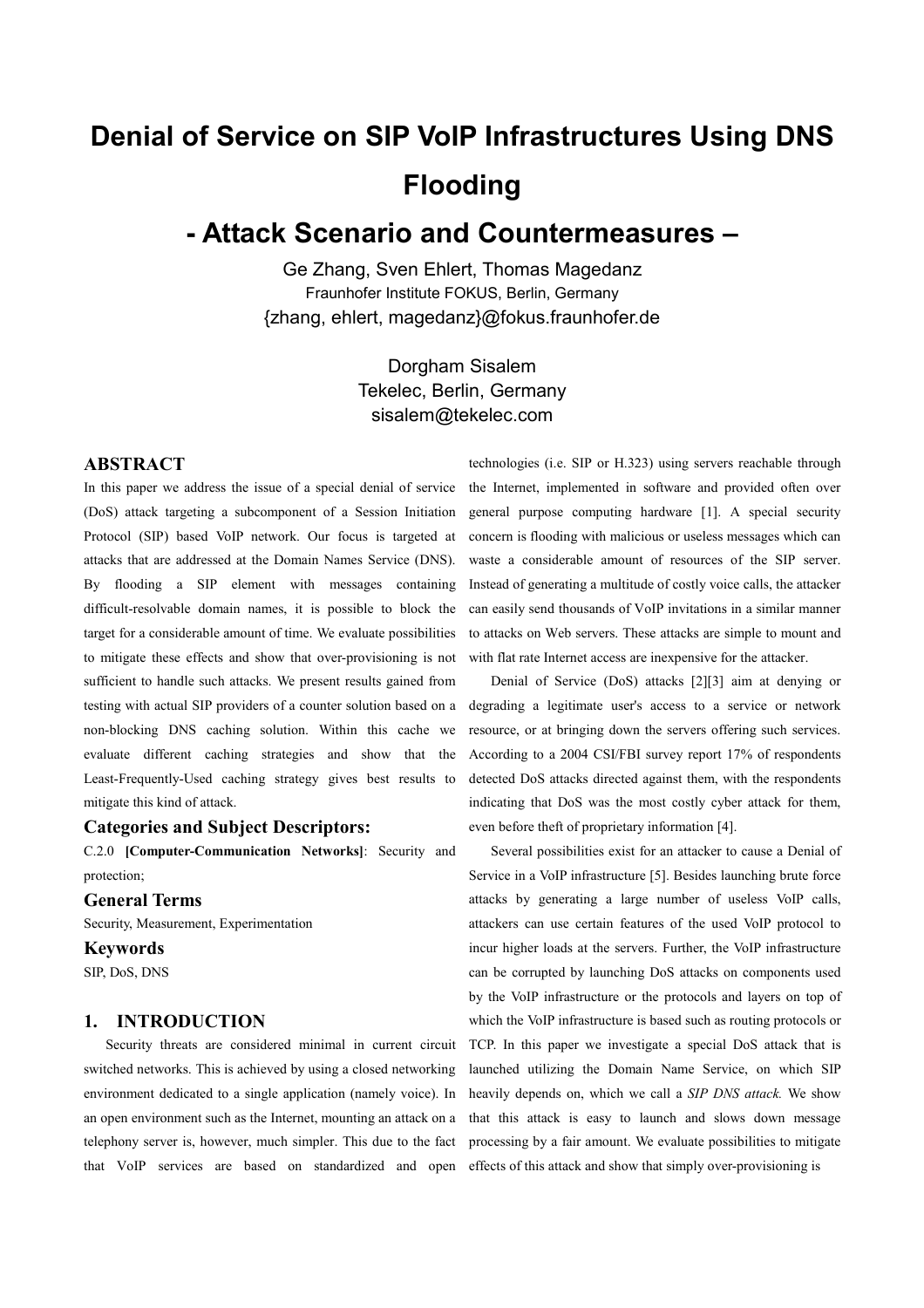

Figure 1: Essential components and their functions of a SIP infrastructure

not sufficient to counter the effects. We present a solution based however no measurements are given in the paper. Sengar er al. [9] on a non-blockable cache design and give results gained from testing with actual SIP providers. Within our cache solution we evaluate different caching strategies and show that the Least-Frequently-Used algorithm gives best results to mitigate the effects of this attack.

This paper is organized as follows. In Section 2 we present an overview of the SIP signalling protocol and the special usage of the Domain Name Service within SIP. In Section 3 we describe in detail the SIP DNS attack and demonstrate its effectiveness. In Section 4 we present our test bed, while in Section 5, we provide currently available solutions which can be deployed to counter this attack, and give an analysis of their feasibility and limitation. We outline our own solution and evaluate it based on our test bed in Section 6. Finally we summarize our work and suggest further steps in this research direction.

#### 1.1. Related Work

Recently there has been an increase in VoIP security awareness, as governmental institutions are becoming aware of the situation (e.g. publications by the US National Institute of Standards and Technology [6]). In this report, the researchers classified and analysed theoretical threats to confidentiality, integrity and availability of SIP system from different aspects. Finally, they mentioned a possible "CPU resource consumption attack without any account information" in the appendix which is similar to our research.

Other works on Denial of Service Protection on SIP servers exit, however they don't focus on DNS related attacks. Geneiatakis et al. [7] propose a framework to defend against malformed SIP messages by a signature-based technique. SIP Grammar corrected will be applied to every incoming SIP messages and malformed messages will be discarded. E.Y. Chen [8] proposes a concept for detecting DoS Attacks on SIP systems using a SIP state machine model. The system is designed to detect unauthorized invalid message flooding and malformed messages,

have devised a DoS detection mechanism based on statistical anomaly detection. In the experiment of detecting TCP SYN flooding, UDP-based RTP packets flooding and SIP-based INVITE flooding, the prototype shows high accuracy against high-rate attacks. Another online detection mechanism based on Bayesian Model for SIP is proposed by Nassar et al. [10]. The system is able to detect different kinds of threats towards VoIP applications besides DoS, including SPIT and Password cracking.

#### 2. BACKGROUND 2.1. Session Initial Protocol

The Session Initiation Protocol (SIP) [11] is ever more establishing itself as the standard for VoIP services in the Internet and next generation networks.

A basic SIP infrastructure consists of several components (see Figure 1), including User Agents that generate or terminate SIP requests, Registrars, where users log in and announce their availability in the SIP network and Proxies that forward requests in the SIP networks. Several proxies can be deployed in a SIP infrastructure, e.g. outbound proxies that regulate routing outgoing traffic from one network to a foreign network and incoming proxies that handle all incoming SIP requests possibly enforcing additional security checks.

SIP is a text based protocol designed to establish or terminate a session between two partners. The message format is similar to the HTTP protocol [12], with message headers and corresponding values, e.g. FROM: user@sip.org to denote the sender of a message. The destination of a SIP messages (Request-URI) is provided in the first line of the message, the request line. Additionally, several other message headers are dedicated to routing purposes in the network.

#### 2.2. Domain Names Service

The Domain Name Service (DNS) is the basis for most current internet services available today, including web and email.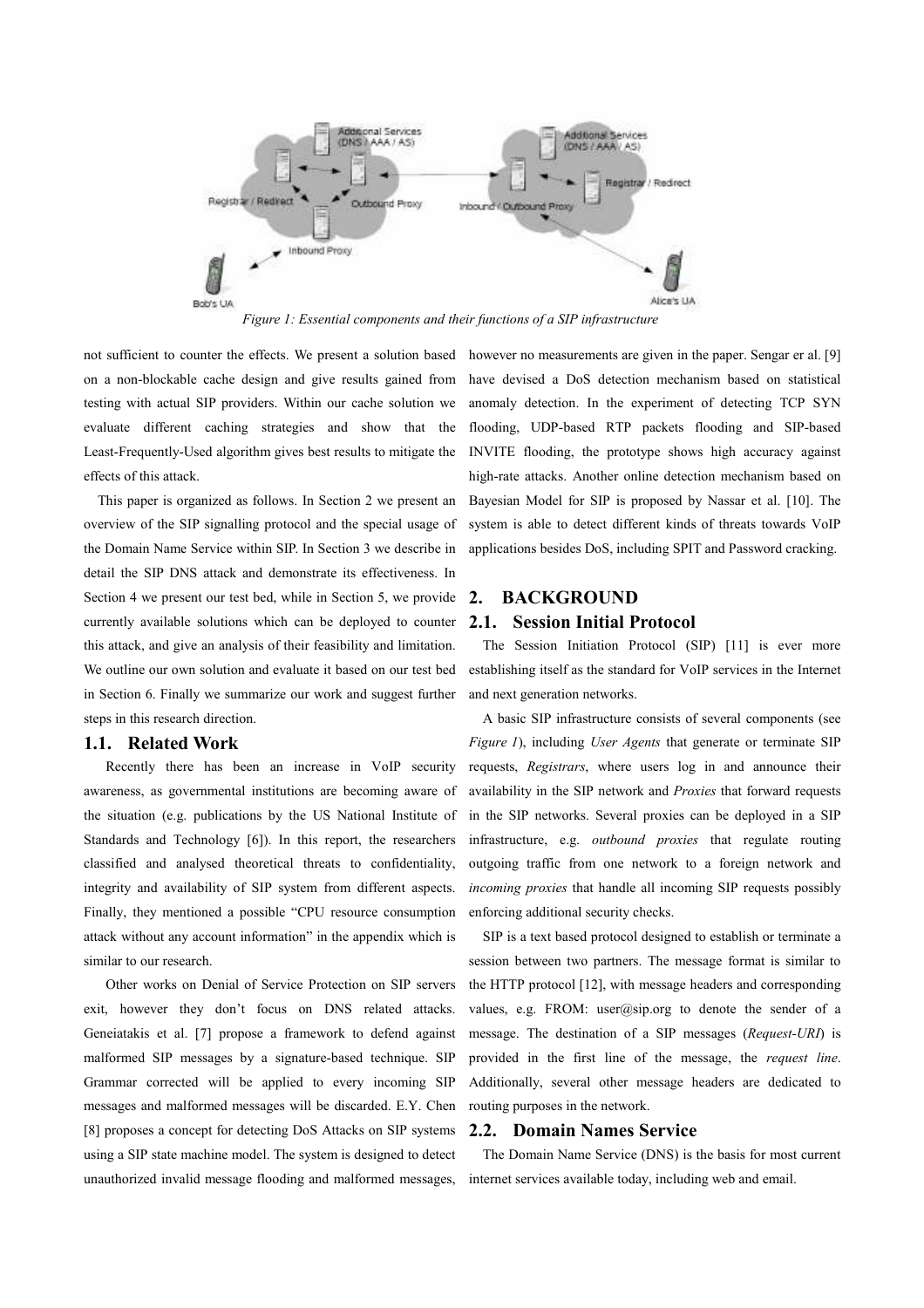It is a completely globally distributed and managed database, providing an essential service for Internet applications and users i.e. name resolution [13] [14], which is the mapping from human readable textual domain names (e.g. www.berlin.de) to a numerical IP address (e.g. 62.50.41.196). Whenever a user requests a domain resolve, there are generally two cases to distinguish:

- The DNS server knows the name mapping. The name server might know the mapping because it is the authoritative name server for this domain. As such, all mappings for the domain are preconfigured for this domain server. The server might also know the name because it has resolved this address previously. Generally, in this case the mapping is still stored in the server's internal cache.
- The DNS server does not know the name mapping. In this case the server will issue a recursive request to other name servers that might be able to provide an answer. The server will eventually receive a response, either containing the valid mapping or an error message that no mapping is possible. In the former case, the mapping will be stored in the server's internal cache for a limited period of time. The names server can also set a time limit for the query. If no answer is received within this limit, the address is considered unresolvable.

#### 2.3. DNS Usage in SIP Infrastructures

The Domain Name Service plays a key role in every SIP network at three following aspects [15].

- Many of the header fields in a SIP message contain Fully Qualified Domain Names (FQDN) that need to be resolved for further processing from a SIP entity.
- To interconnect the Public Switched Telephone Network (PSTN) with a SIP network, ENUM telephone number mapping [16] is used. In short, this allows the mapping of a PSTN telephone number (e.g. +1 234 567) to a valid SIP number, if this mapping has been previously established using the domain name service.
- SIP can utilize different transport level protocols (e.g. UDP or TLS). To find its right contact server in regard to the used transport layer protocol, a SIP entity will issue a DNS SRV [17] request for the domain of the regarding SIP URI. The response will contain one or more destination hosts that provide the required service.

In short, a SIP entity might query the DNS subsystem up to three times (ENUM mapping, server locations and address resolution) before it can actually process and forward a message.

#### 3. SCOPE OF THE ATTACK

The goal of a DoS attack is to render the service inoperable for as long as possible. While the kind of attack we describe here can be launched at any kind of SIP entity (user agent, proxy, registrar, and redirect). It is most effective against proxies or registrars/redirectors [2]. In the following we will refer to these possible targets as SIP servers.

Whenever a SIP server encounters a fully qualified URI in a header field necessary for routing (e.g. VIA or Route field), it issues a query to the name server to receive a valid address mapping. On average it takes 1.3 DNS queries to receive an answer with the mean resolution latency less than 100 ms [18]. However, due to configuration errors, these numbers can be considerably higher [19].

The SIP DNS attack targets this relatively high processing time. It is possible to disturb server operation with specially crafted SIP messages containing URIs that will cause an even higher processing time at the DNS server by taking into account an URI of which the attacker is sure that its mapping will not be in the cache of a name server and the URI will trigger a request to an authoritative name server that has a common low response time, (e.g. because of low bandwidth connection). The former case is easy to generate by adding random host names to the left side of the address domain. The latter case can be easily discovered by querying different name servers and measuring reply times. As an example for such a SIP message, see Figure 2

```
INVITE: SIP:u1@2d4fww.hard-to-resolve.domain SIP/2.0 
Via: SIP/2.0/UDP 10.147.65.91; branch=z9hG4bk29FE738 
CSeq: 16466 INVITE 
To: sip:u1@2d4fww.hard-to-resolve.domain 
Content-Type: application/sdp 
From: SIP: u2@2d4fww.hard-to-resolve.domain; tag=24564
Call-ID: 1163525243@10.147.65.91 
Subject: Message 
Content-Length: 184 
Contact: SIP: u2@2d4fww.hard-to-resolve.domain 
… 
<SDP part not shown>
```
#### Figure 2: Example SIP Message with Unresolvable URIs

Such a message is a well formatted message that complies with the SIP standard in every respect and as such cannot easily be filtered out by a SIP server or an Intrusion Detection System [7].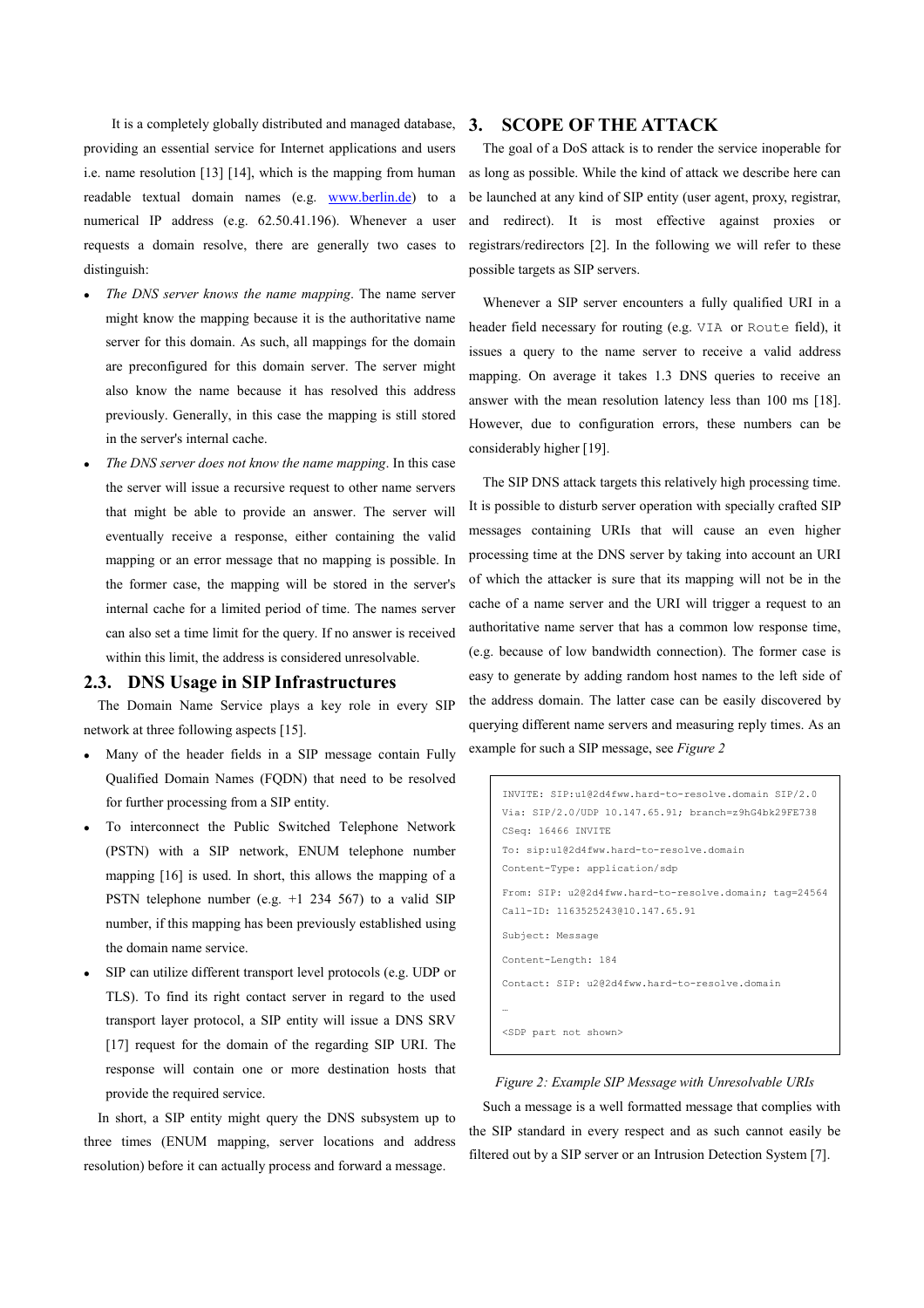Issuing SIP queries with a variation of such URIs will stop operation at a SIP server for a considerable time, as the SIP server can only continue its operation after having received an answer from the DNS server. For example, the SIP server will wait up to five seconds from a BIND DNS server [20] which is commonly used to resolve a request. If it doesn't receive any answer from the BIND DNS server within five seconds, this domain name will be  $\bullet$ regarded unresolveable and the SIP server will continue to deal with the next one. The whole processing of is shown in *Figure 3*.

Thus, a SIP DNS attack can be launched easily by sending multiple messages containing unresolvable names within.



Figure 3: The Attacking Scenario by blocking SIP proxy with messages contain unresolvable URIs

#### 4. TEST BED AND INSTRUMENT

Within our test bed we prove the effectiveness of the attack and evaluate countermeasures against it. The test bed consists of five main components.



Figure 4: Test bed architecture

A SIP proxy as the main target of the attack. In our test bed,

all messages to or from a caller have to go though this proxy. We have used the SIP Express Router (SER) [21] for this task. SER is a SIP server which can act as SIP registrar, proxy or redirect server.

- A local DNS server. The SIP proxy is configured to contact this server for DNS requests.
- An attack tool generating SIP messages containing unresolvable domain names. We have developed such a tool that can continuously send random messages with different hard to resolve domain names to our proxy.
- User Agents (UA) representing legal users that register themselves on remote SIP servers. We have set them up with the SIPp message generating tool [22]. SIPp is a SIP protocol traffic generator tool and can send and reply to arbitrary SIP messages, such as INVITE, REGISTER to other entities in a specified time interval and with defined reply codes.. We use SIPp to simulate regular SIP REGISTER traffic, consisting of REGISTER requests with different kinds of responses from remote servers.
- External SIP providers. We have chosen 100 different SIP providers from all over the world, mostly located in Europe and North America. The User Agents will be registered there. Every external SIP provider is located at a different domain.

The test bed was established on Pentium D double processor machines with 1 GB RAM (Proxy, User Agent, and Attack tool) running on Linux Operating Systems, equipped with 100 M Bps internet access.

The logical structure of test bed shows is shown in Figure 4. We have simulated the scenario with the following steps.

- The SIP proxy is setup first and can be configured to have different parallel processing queues *n*, with  $2 \le n \le 64$ .
- According to SIP protocol, the UA has to REGISTER at a SIP server before it can INVITE others entities or receive INVITE messages. Therefore, REGISTER is the first essential step for the whole process and our experiments are focus on this step. We have configured our UA to send continuously REGISTER messages from our local network to external SIP proxies. The external SIP register addressed are given to the UA in textual representation, as such our proxy has to resolve the domain before it can forward any request.
- The attacking tool is configured to send crafted messages containing hard resolvable domain names to the local outgoing SIP proxy. It is configurable by the attacking interval i seconds between two attacking messages.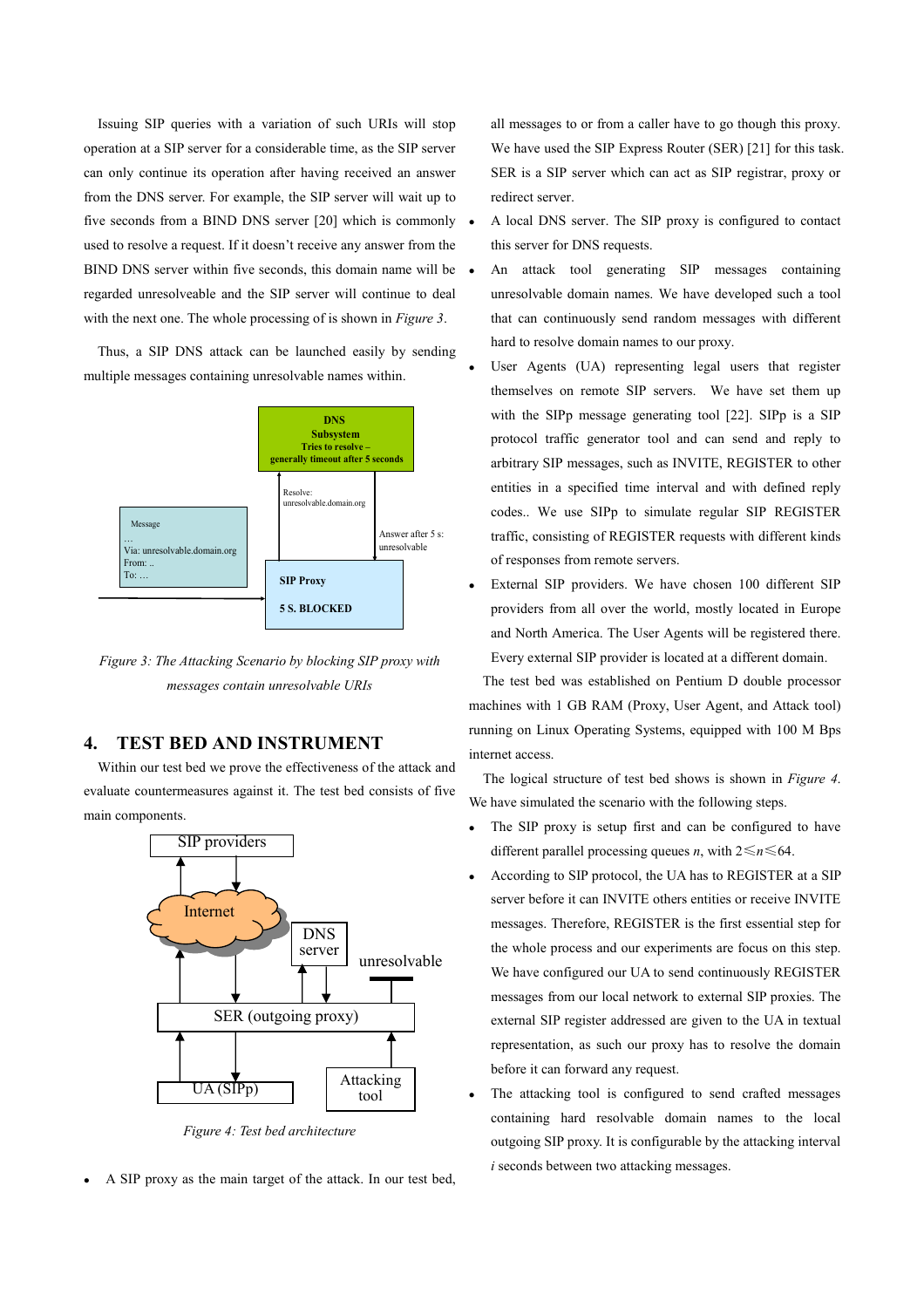To measure the proxy performance, we send out 5000 register messages from our UA and count the number of responses  $(r)$  our local proxy can process. If we can get any kind of response from a remote SIP server, it means the domain name of the server has successfully been resolved by our proxy. 50 INVITE messages to different external SIP servers which are randomly chosen will be send in 1 second and every outgoing message from our UA is routed thought our local SIP proxy, Without any attack, we have measured  $r$  to be close to 5000, while under attack is considerably lower.

Table 1 shows the variables of experiment.

Table 1: Experiment variables

| Variable description                     | Variable symbol  |
|------------------------------------------|------------------|
| Parallel processing queues of the proxy  | $\boldsymbol{n}$ |
| under attack.                            |                  |
| Time interval between two attacking      | $\overline{i}$   |
| messages sent from the attacking tool to |                  |
| our local proxy.                         |                  |
| Number of reply messages received by     | $\mathbf{r}$     |
| our UA                                   |                  |

We repeated all experiments are based on this test bed 10 times and calculated the mean values.

### 5. LIMITED ATTACK MITIGATION POSSIBILITIES

DoS attacks are the main suspects for causing lost availability. Traditionally, the general rule of alleviating impact from a DoS attack is to trace the source of the attack and block the traffic from it as close to the source as possible. However, it is difficult to apply this method on SIP network since the SIP protocol runs at the application layer [1], thus, back tracing will be very costly in this case. We explore here different possibilities that might allow server operation even in case of an attack.

#### 5.1. Reduced FQDN Usage

The source of the described attack is the usage of fully qualified domain name addresses in SIP messages. Hence, FQDN should not be used unless necessary. The standard provides means to reduce FQDN usage in VIA header that indicate the path taken by the request so far. That is, each proxy that receives a request adds its URI to the list. The receiver of the request adds the VIA list to its replies and then sends the reply to the topmost VIA entry. Each proxy receiving the reply removes the VIA entry indicating its URI and forwards the reply to the new topmost entry. To avoid the need for resolving a URI included in a VIA entry of a reply, it is possible to add a "received" parameter to the VIA entry of the

request with the numeric IP address of the sending entity, thus eliminating the need to resolve this URI after receiving a reply.

However, the effective of this mechanism to defense against users with dedicated malicious intend is quite limited. Although we can use numeric IP address instead of FQDN in the VIA header, we cannot avert using domain name of extent SIP server in the REGISTER and INVITE head. It will be inconvenient for user to remember the IP address of external server. Therefore, the attackers still can launch the attack by filling unresolvable domain names in the REGISTER or INVITE head.

#### 5.2. Scalable Server Design

Another option is to design the receiving proxy in a scalable way to increase performance. Traditionally, two concepts are to be considered: Synchronous scaling through parallel processing and asynchronous scaling through message processing interruption.

### 5.2.1. Synchronous Scaling through Parallel **Processing**

To reduce blocking effects, SIP proxies, including SER, use parallel message processing. Such a SIP proxy is extended to operate with threads or parallel processes with each process or thread responsible for processing one message synchronously. Such a design is depicted in *Figure 5*. Here a core part only acts as a message scheduler distributing incoming messages between the processes. Each process is then responsible for parsing the message, initiating any DNS requests or requesting the execution of an application and finally forwarding the message. State information can be shared among the processes using some form of shared memory.



Figure 5: parallel process design of the SIP proxy This kind of DoS prevention is commonly known as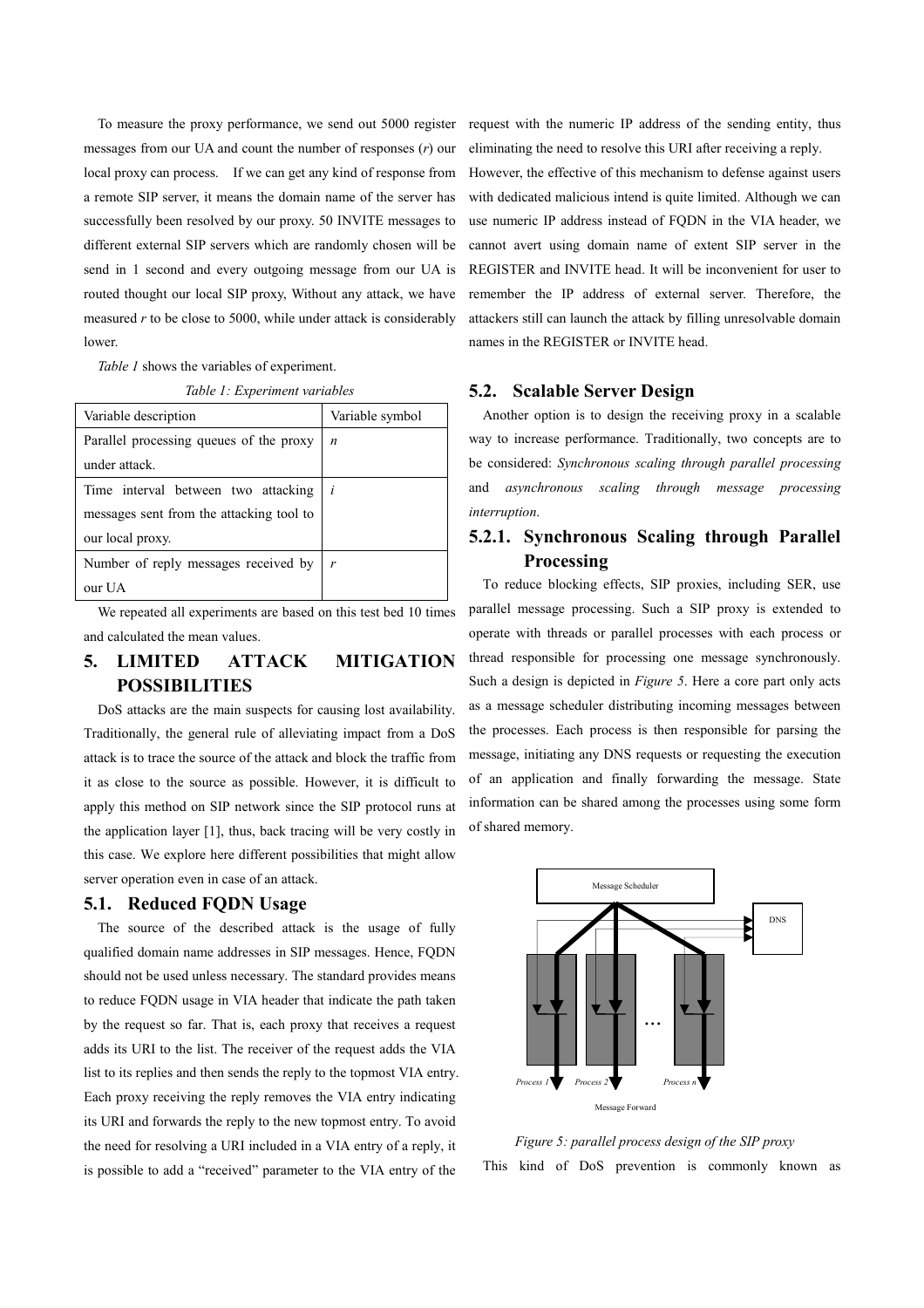over-provisioning. Resources, which can easily be exploited by an attacker, are extended, thus lowering resource exploitation possibilities. This generally leads to a race condition, where the attacker increases the attack rate to cope with more powerful servers. With distributed DoS attacks, this can be easily achieved [23].

To evaluate the performance of parallel processing under the attack, we perform an experiment based on our test bed with different parallel processing queues  $n$  and different attack intervals i.



Figure 6: the performance of SER with different processes and attacking interval under attack

The result is shown in *Figure 6*. With few parallel processing queues ( $n \leq 8$ ) less than 20% of all potential messages can be processed, even with only one attack message per second. 64 processing queues are needed to adequately cope with the same attack speed of one malicious message per second. However, decreasing the attacking interval down to 0.001 seconds (1000 attack message per second), even 64 parallel processing queues are completely starved.

 Generating 1000 messages per second is easily achieved with a DDoS attack, where an attacker controls hundreds of slave machines [3]. For example, Hussain et al. demonstrated an attack scenario with 100.000 malicious messages per second [23]. In this scenario, under this attack, even a proxy with 64 or more processing queues would be totally blocked. On the other side,

more parallel processes cost more memory and CPU resources, possibly leading to system overload and hence another type of DoS. In this experiment, we draw a conclusion that it is quite limited improved to mitigate the attack by simply forking more processes.

### 5.2.2. Asynchronous Scaling through Message Processing Interruption

Another option is to design all requests to external servers as non-blocking. That is, after issuing a DNS request the server would not wait until an answer for the request was received but would queue the request in an event queue, save the data of the transaction, set the current operation on hold and move to processing the next request. When a reply for the request arrives the main process is notified and the broken transaction is scheduled to continue, thus eliminating a DNS blocking scenario. The procedure is shown as *Figure 7*. However, since the states of unfinished domain name resolving requests have been saved, the implementation complexity and memory requirements increase considerably. The server must support effective state suspend and resume capabilities, as each new DNS requests requires to completely storing the actual state into memory, and returning this state upon DNS resolve notification. We have shown that a SIP attack launched at a SIP proxy running on a machine with 8GB of RAM all memory can be depleted in about 30 seconds [24].



Figure 7: the procedure of asynchronous scaling design

#### 6. NON-BLOCKING CACHE DESIGN

Our experiment with parallel message processing has shown some benefits in message processing, although such a design does not prevent DoS attacks on the DNS system. Additionally, we've seen that under attack it is not feasibly to try to resolve all possible malicious domain names when an actual attack is underway.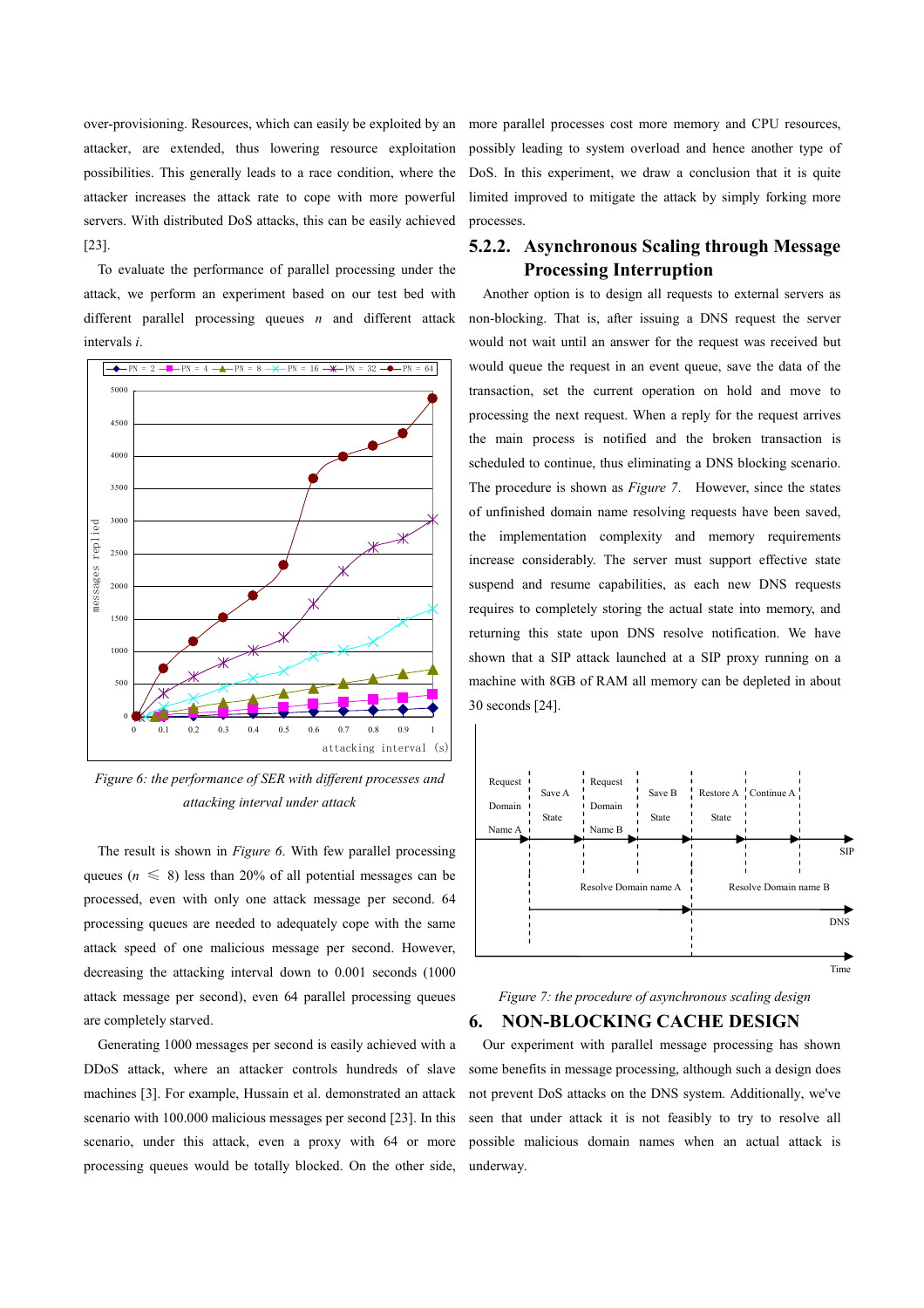Hence, it is mandatory that the proxy under attack conditions does not attempt to resolve every domain name. This raises two questions: How can such an attack be detected? And how would be a countermeasure to other, non-malicious users?

#### 6.1. Attack Detection and Prevention

The goal of a DNS attack is to force a proxy as long as possible to wait in the operating system's domain resolve call (e.g. gethosbyname). With this in mind let us assume a SIP proxy S with  $n$  parallel processes as described in section 5.2.1. We define:

$$
S_q(t) = \begin{cases} 1, & a \text{ domain resolve call in} \\ & process queue q but not \\ & returned \text{ at time } t, \\ 0, & otherwise \end{cases}
$$
 (1)

We also define  $H$  as an indicator how many processes are concurrently resolving a domain name in time  $t$ , with

$$
H = \sum_{q=1}^{n} S_q(t) , \qquad (2)
$$

Hence the proxy will absolutely be blocked when  $H = n$ . To guarantee non blocking proxy operation, the following relation has to be met:  $H \le n$  at any time t. To achieve this we define a minimum operation threshold  $m$ , where  $m$  is reasonably small and  $m \leq n$ . Whenever  $H \geq R$ , where  $R = n - m$ , the proxy is informed that further DNS resolve request will have a high possibility to cause a DoS due to proxy blocking. As a consequence, the proxy will not try to resolve any domain names whenever  $H \ge R$ . Instead, the proxy assumes this address to be unresolvable, and continues its operation. As soon as  $H \leq R$ , the proxy will again perform DNS lookups.

As an example take a proxy with  $n=16$  processes. We leave  $m=1$  "emergency process". Whenever  $R=15$  or more processes are blocked due to DNS lookup, the remaining 1 process will not perform such lookup, until at least 1 process is concurrently free for further operation.

#### 6.2. Operational Consequences

This design has some consequences on non-malicious, regular users of this proxy. As long as  $H < R$ , proxy behaviour is not affected, with the proxy serving both an attacker and all regular users. In the other case however, no request from a regular user will be served. A self-inflicted DoS is thus created, with a similar effect as intended by the attacker.

To remedy this situation, we introduce a dedicated DNS cache for

the SIP proxy. A DNS cache answers to DNS resolve requests from the SIP proxy. It saves the results of the previous DNS queries, if the SIP proxy tries to resolve the same address a second time, the stored result in the cache can be returned instead initiating another time consuming query, as such also speeding up general system performance.

While different operating systems already provide DNS caches, they lack dedicated features for optimal usage in a SIP network. As described, a SIP entity uses additionally DNS records to locate other proxies, including NAPTR / SRV records, while a general operation system DNS cache does not consider such records for caching. Furthermore, a dedicated SIP DNS cache needs a specialized replacement policy, as it should clean out some records and cache some new records.

Combining the non-blocking design with a dedicated SIP DNS cache will effectively counter DNS attacks while keeping negative side effects on regular users to a minimum:

- As long as  $H \leq R$  there should be no visible effect on regular users.
- In case of an ongoing attack, many regular users won't be affected: Current connections will be kept, REGISTER updates are executes without delay. Also, often new requests could still be served as long as the destination address is available in the cache.
- Only requests to destinations not currently in the cache will be dropped. These requests can not be handled at the moment.

As a result, this solution allows reduced operability under attack conditions. The amount of negative side effects on regular users mainly depends on the implementation of the caching replacement policy.

#### 6.3. Operational Performance

To test the feasibility of such a design, we have implemented a prototype which operates with SER. The DNS cache prototype is to be implemented for the following three considerations: (1) the implementation of "emergency process", which will only look up DNS record internally instead of forwarding requests to external DNS servers whenever  $H \ge R$ ; (2) The prototype should cache both regular DNS entries (DNS A records) and DNS SRV records; (3) Apply different cache replacement policies such as first in first out (FIFO), least recently used (LRU), least frequently used (LFU) and Time Cost to replace old records[25] [26], which we will examine further on.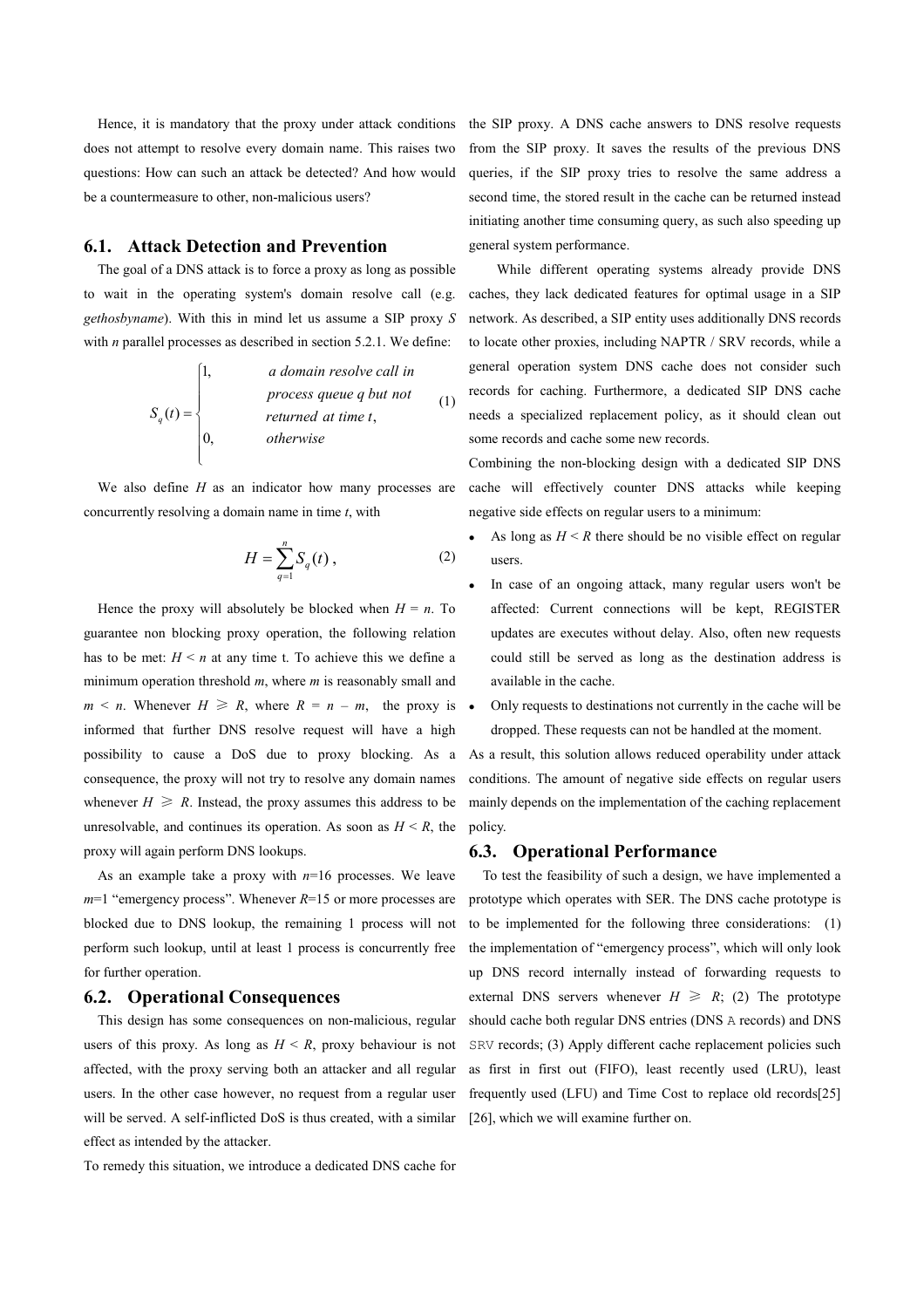

Figure 8: unblocking evaluation of the cache prototype. With it, almost no replied message is lost even as  $n=2$ . Without it, most messages are lost whatever n is.

#### 6.3.1. Unblocking Test

 In order to verify the unblocking ability of our prototype, we've run several endurance tests with our described attack script, generating 10,000 messages containing difficult resolvable domain names with 10 ms delay between each message. As an example see Figure 8 which shows the number of resolved messages over time at the SIP proxy  $(n=2, 4, 16, 32, 64, 128, 256)$ without DNS cache and proxy  $(n=2)$  with cache (optimal). Every test case runs about 140 seconds.

Looking at *Figure 8*, we can see that overall performance depends on the number of active processing queues, with  $n=256$ showing the best results with about 4300 of the 10.000 messages processed. Contrary to this the proxy can process under 50 requests with  $n=2$ . Hence, even with 256 processes, the performance of the proxy is still very limited in case of an attack. After deploying our cache solution (FIFO policy, 80 cache entries) the proxy answers nearly all 10,000 requests, and we found the result is independent of the number of activated processing queues  $n$ .

Furthermore, we can also see from the picture that without the

cache deployed, the proxy will stop working for several seconds during the testrun, e.g. at  $90s < t < 110s$  with  $n=16$ . During this 20 s the proxy is blocked completely, as all 16 queues are waiting for a response from the DNS server. Comparing this with the figure from the testrun with the cache, we can witness the continuous operation of the proxy.

#### 6.3.2. Cache Replacement Policies Evaluation

As the he number of cache entries  $(e)$  can not practically cope with the unlimited number of possible domain names, we have to find a way to optimally use the limited number of cache entries. Even a large cache entry storage can easily be allocated by an attacker with randomly generated invalid domain names, thus not leaving space for usable records. Hence, this might cause another DoS due to the misconfigured DNS cache. Additionally, keeping DNS entries for a long time or even indefinitely in the cache might be exploited by an attacker to launch a DNS cache poisoning attack [27]. We design a cache replacement policy to counter these threats, where the cache learns about new entries and replaces old ones.

We consider four established policies; First-in, First-out (FIFO), Least Recently Used (LRU), Least Frequently Used (LFU) are well-known cache replacement strategies for paging and web scenarios [26] [20]. Considering that the time cost of looking up different domain names maybe different, we consider also a Time Cost (TC) strategy (see Table 2).

| Name        | Primary Key                   |
|-------------|-------------------------------|
| <b>FIFO</b> | Entry Time of Object in Cache |
| LRU         | Time Since Last Access        |
| LFU         | Frequency of Access           |
| TC.         | Request Time Cost             |

Table 2: different caching replacement policies

Generally, all replacement strategies applied on a queue of cache entries. The newest record is inserted into the head of the cache queue, while entries are deleted from the tail of the cache queue when the size of the cache storage is exceeded.

- For the FIFO policy, except for newest and oldest entities, all records will be moved towards the tail by one when a new record enters the queue.
- LRU policy is similar with FIFO, with the difference that whenever one record within the cache is accessed, it will be moved directly to the head of the queue.
- With LFU policy the DNS records are arranged by the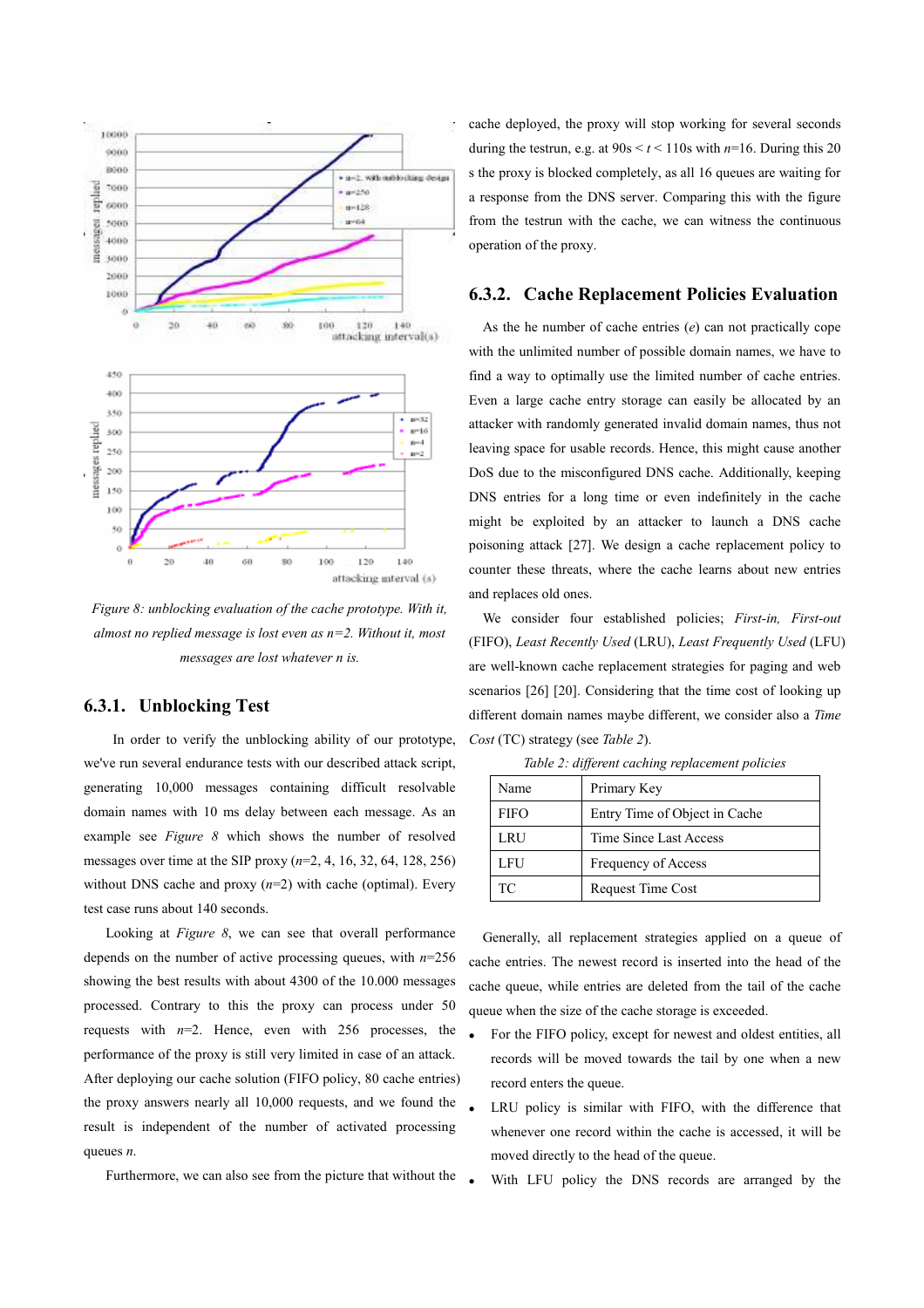frequency of their usage of DNS records. The higher the frequency, the closer entries are located toward the head of the queue.

 TC policy is similar to LFU, but the queue is ordered by the time cost of the DNS lookup time of an entry. The goal is to keep entry with a higher lookup time available in the cache. The higher the lookup time cost of en entry, the closer it is to the head of the queue.

We repeated the experiment in 5.2.1 with these four caching strategies twice, one time with  $n=4$  parallel processing queues at the proxy and then again with  $n=32$ . With a testrun we have found out that within our experiment we will need  $e=270$  entries in our DNS cache to hold all domain names of the 100 contacted SIP proxies. The reason for this higher number is that sometimes root nameservers have to be contacted first before the actual proxy name can be resolved. (e.g. ns2.mydyndns.org will be contacted automatically before looking up iptel.org). Cache replacement strategies can only be tested if the number of possible entries is lower than the total number looked up in the experiment. To compare the effectiveness of the replacement strategies we arbitrarily set the entry number of our cache  $(e)$  to 80 which is reasonably lower than the possible 270 entries. The result can be seen in Figure 9.

Part (a) of Figure 9 shows the performance of the different caching strategies for  $n=4$  in case of an attack. We can see clearly that DNS caching with any caching strategy yields better performance than without DNS caching. The improvements vary on the attack interval and the used replacement policy, with Least Frequently Used (LFU) algorithm giving best results. The figure shows from 17% successful responses out of 5000 (at  $i=0.1$  s) up to 61% successful responses  $(i=1 s)$ . In comparison, figures for the uncached experiment are from 0.4% ( $i=0.1$  s) up to 6% ( $i=1$ s).

In part (b), showing  $n=32$ , we can see a different result. Especially from attacking interval  $\geq 0.5$  s, the performance of all four algorithms are generally equal. This seems to be due to the increased processing power of the proxy with  $n=32$ , as also in the uncached experiment we see a clear increase in successful resolve requests. In this case, the attack is simply not powerful enough to block the proxy. However, with increased attack speed again LFU shows best results. We measure  $44\%$  successful responses ( $i=0.1$  s) up to nearly 100% successful responses  $(i=1 s)$ , in comparison to 6% ( $i=0.1$  s) / 60% ( $i=1$  s) for the experiment without cache.



(a) The proxy is with 4 parallel processes.



### (b) The proxy is with 32 parallel processes. Figure 9: the performance of SIP proxies equip with different cache replacement policies under attack

 Furthermore, we further decreased the attacking interval to 0.02s which totally blocks the proxy without cache (0%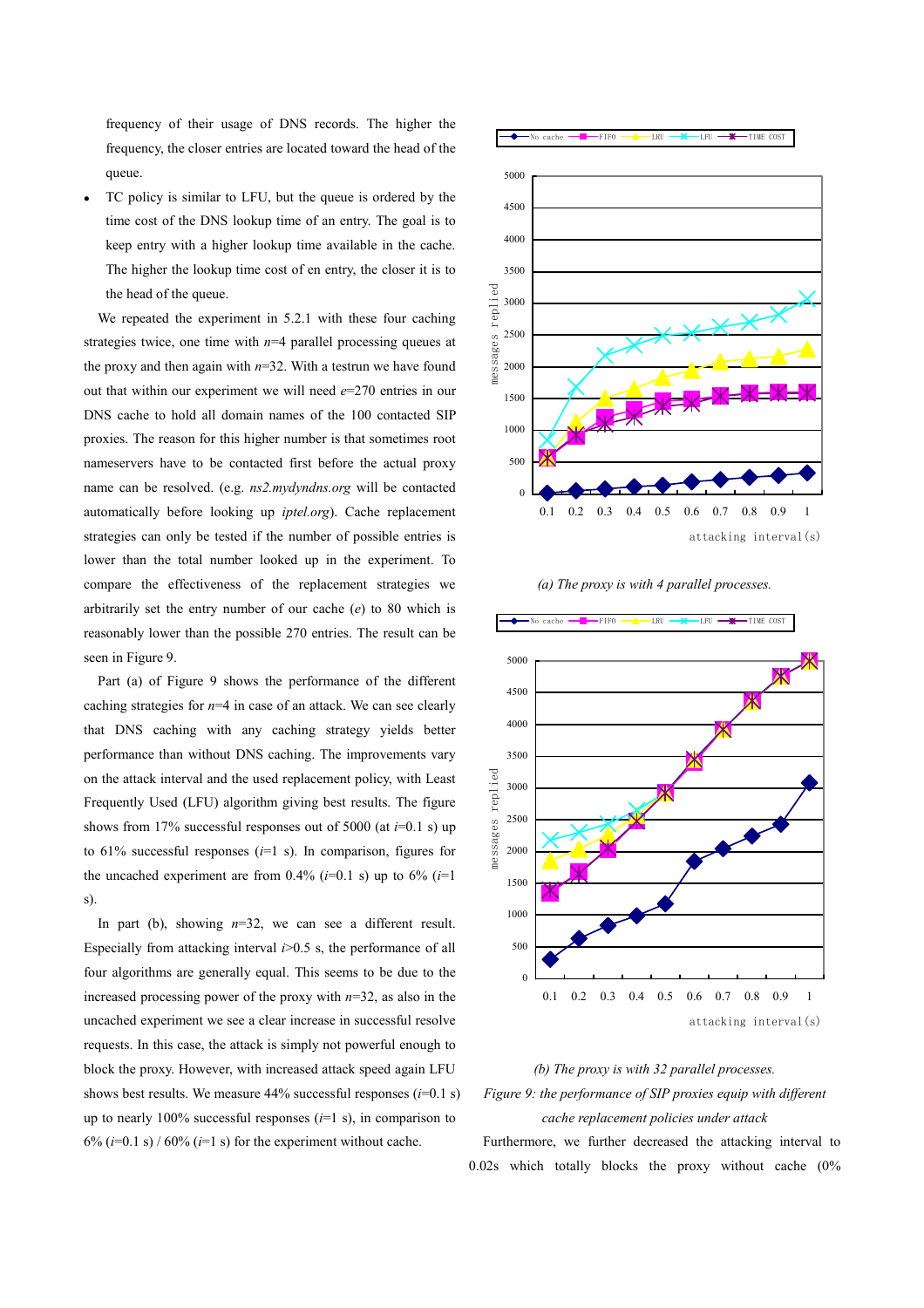successful responses); the proxy still manages to process 1936 (38%) messages with the assistant of our LFU cache.

We estimate that higher performance of the LFU algorithm is caused by the difference of DNS data structure of external server and internal cache. As we mentioned above, the external DNS database is organized as a tree structure [10] while our DNS cache is organized as a two-dimensional hash table, and if the system try to find the DNS record of a SIP provider (e.g. iptel.org) from external DNS server, the root name server (e.g. ns2.mydyndns.org) of it has to be found at first. After that, both the record of iptel.org and ns2.mydyndns.org will be cached. The root name sever in the cache is important because it may be helpful to find other SIP providers later, but it is still not as important as the SIP providers record, which is we really care about. Next time, when another DNS request of *iptel.org* arrives, the system will look up the iptel.org record in the cache directly without looking up its root name server because it is no need to find the root in a two-dimensional table. Therefore, for the same inquiry, the record in cache of ns2.mydyndns.org will not be used as long as the record of iptel.org is still in cache. As a result, the proxy will work better if we keep as much as the record of sip providers which is used frequently and remove the record of root servers which is used seldom. Fortunately, the behavior of LFU policy is to keep the most frequently used records in the cache and wash out the least frequently used once so that it is easy to withhold the recorder of SIP providers which is we really wanted and kick that of the root nameservers out. The other three policies are not based on this factor. Therefore, we consider that LFU replacement policy is the most qualified policy than other three for the SIP infrastructure.

### 6.3.3. Evaluate the Number of Entries of Cache

In the last experiment, we survey the relationship of caching performance in relation to caching entries e. As we mentioned before, the number of cache entries is limited while the amount of the domain names in the real world is almost unlimited so that the cache is impossible to accommodate all the domain names in the world. On the other hand, more cache entries will cost more memory and CPU resources to support them. To investigate that how the number of cache entries will affect the performance of caches, we set  $n=4$  and  $x=0.5$  (s), and evaluate with different number of cache entry based on the test bed. The result is shown in Figure 10.



Figure 10: the performance of proxy with different number of cache entries under attack

From the *Figure 10*, we can find that when even there are only 5 entries in the cache (least situation in the experiment), the proxy still works better than without cache. But the more cache entries it is, the better performance the proxy does. When the number of cache entries is less than 150, the number of replied messages grows sharply with the increasing of cache entries while the growth becomes suddenly relaxed when the number of cache entries is among 150 and 270. Finally, the curve totally ceases to ascend when the cache owns more than 270 entries or so, which is quite similar as we anticipated because there are 270 different domain names involve in the test, and there is no cache record will be replaced if the cache entries are enough ( $e \ge 270$ ). Furthermore, we also set cache entries number to 500, 600 until 2000 and all the results are around 3870.

#### 7. CONCLUSION AND FUTURE WORK

Denial of Service attacks can limit SIP server operation to a large amount. In this paper we have evaluated attacks on SIP servers that utilize unresolvable DNS names in SIP messages. Such attacks might be interesting for malicious users, as such SIP messages can easily be crafted and already a low amount of such message can reduce server operation by far. With chance, the attacker can block one processing queue of the server by one single message for five seconds.

Even over-provisioning the servers with massive parallel operation and asynchronous DNS lookup capabilities can not successfully counter such attacks. We have shown that in this case server operation will not be blocked; however, an even more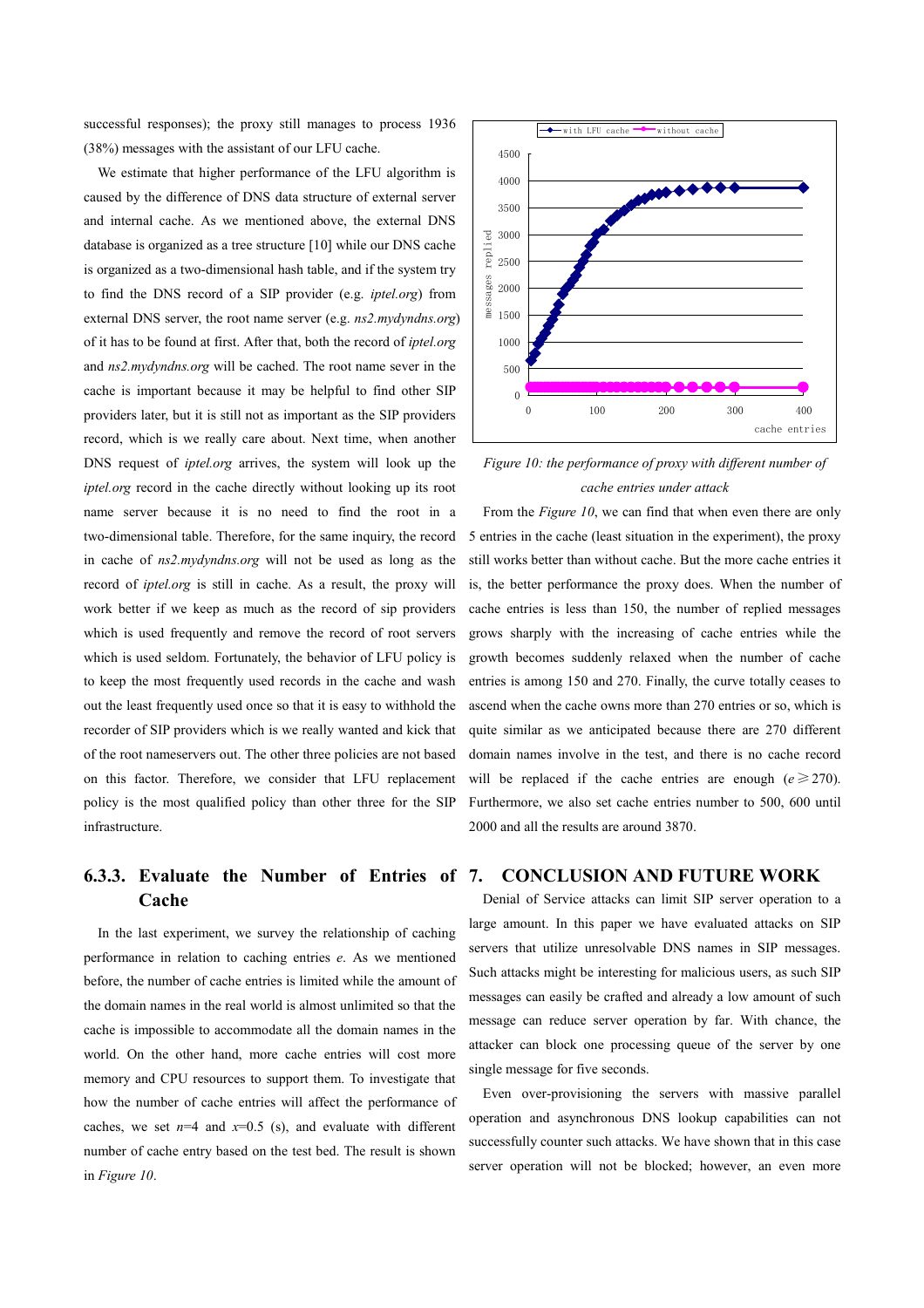severe Denial of Service was easily achieved through message flooding eventually leading to Out-of-Memory errors and following server shut-down.

Hence, we postulate that a server will never be able to be on par with a DoS attack. Instead, intelligent design is necessary to alarm [7] the server on an imminent attack under way with an "emergency operation mode" in case of attack.

We've demonstrated such an alternate operation mode, which tries to take into account two imminent contradicting conditions, that a server should stay operational even under attack load that normally would consume all server's resources, and still serve all regular users without adverse effects or them. Our solution based on non-blocking name resolving together with DNS name caching, keeps the server operational while still providing substantial service to regular users.

This experiment has been conducted with a limited number of SIP proxies; hence the figures can not accurately reflect a real-life [10] M. Nassar, R. State, O. Festor, "Intrusion Detection scenario where requests need to be processed with a higher number of domain names. In further work we'd like to investigate virtualization techniques to simulate testruns that closer match the [11] J. Rosenberg, H. Schulzrinne, G. Camarillo, A. Johnston, R. real life.

#### 8. ACKNOLEDGEMENT

This work has been partly conducted in the European Union funded IST-COOP-5892 project SNOCER (www.snocer.org).

#### 9. REFERENCE

- [1] F. Cao and S. Malik, "Security Analysis and Solutions for [14] P. V. Mockapetris, "RFC 1035: Domain names Deploying IP Telephony in the Critical Infrastructure", Security and Privacy for Emerging Areas in Communication Networks, 2005, Workshop of the 1st International Conference on.
- [2] M. Handley and A. Greenhalgh, "Steps Towards a DoS-resisteant Internet Architecture", SIGCOMM'04 Workshops, Sep 3, 2004, Portland, Oregon, USA.
- [3] J. Mirkovic, S. Dietrich, D. Dittrich and P. Reiher, "Internet Denial of Service: Attack and Defence Mechanisms", 2004 - Prentice Hall PTR Upper Saddle River, NJ, USA.
- [4] L. Gordon et al., "CSI/FBI Computer Crime and Security Survey", Computer Security Inst., 2004.
- [5] D. Sisalem, J. Kuthan and S. Ehlert, "Denial of Service [19] V. Pappas, Z. Xu, S. Lu, D. Massey, A. Terzis and L. Zhang, Attacks Targeting a SIP VoIP Infrastructure: Attack Scenarios and Prevention Mechanisms", IEEE Network Vol. 20, No. 5 - Special Issue on Securing VoIP, Sep. 2006.
- [6] D. R. Kuhn, T. J. Walsh and S. Fries, "Security Considerations for Voice over IP Systems", Recommendations of the National Institute of Standards and Technology, January 2005.
	- D. Geneiatakis, G. Kambourakis, T. Dagiuklas, C. Lambrinoudakis and S. Gritzalis, "A Framework for Detecting Malformed Messages in SIP Networks", Local and Metropolitan Area Networks, 200, LANMAN 2005, the 14th IEEE Workshop on.
- [8] E. Y. Chen, "Detecting DoS Attacks on SIP System", VoIP Management and Security, 2006, 1st IEEE Workshop on, 3 April 2006.
	- H. Sengar, D. Wijesekera, H. Wang and S. Jajodia, "Fast Detection of Denial of Service Attacks on IP Telephone", Proceedings of IEEE IWQoS'2006, New Haven, CT, June 2006.
- Mechanisms for VoIP Applications",  $3^{rd}$  Annual VoIP Security Workshop, Jun 2006, Berlin, Germany.
- Spark, M. Handley, E. Schooler, "RFC 3261: SIP -- Session Initiation Protocol", 2002.
- [12] H. Schulzrinne, J. Rosenberg, "The Session Initation Protocol: Internet-centric signaling", Communications Magazine, IEEE, Oct 2000.
- [13] P. V. Mockapetris, "RFC 1034: Domain names concepts and facilities," Nov. 1987.
- implementation and specification," Nov. 1987.
- [15] J. Rosenberg, H. Schulzrinne, "RFC 3063: SIP -- Locating SIP Servers", June, 2002.
- [16] J. Peterson, H. Liu, J. Yu and B. Campbell, "RFC 3824: Using E.164 Numbers with the Session Initiation Protocol (SIP)", 2004.
- [17] A. Gulbrandsen, P. Vixie and L. Esibov, "RFC 2782 A DNS RR for specifying the location of services (DNS SRV)", Feb 2000.
- [18] J. Jung, E. Sit, H. Balakrishnan and R. Morris, "DNS Performance and the Effectiveness of Caching", IEEE/ACM Transactions on Networking (TON), Jan 9, 2002.
- "Impact of Configuration Errors on DNS Robustness", SIGCOMM'04 Workshops, Sep 3, 2004, Portland, Oregon, USA.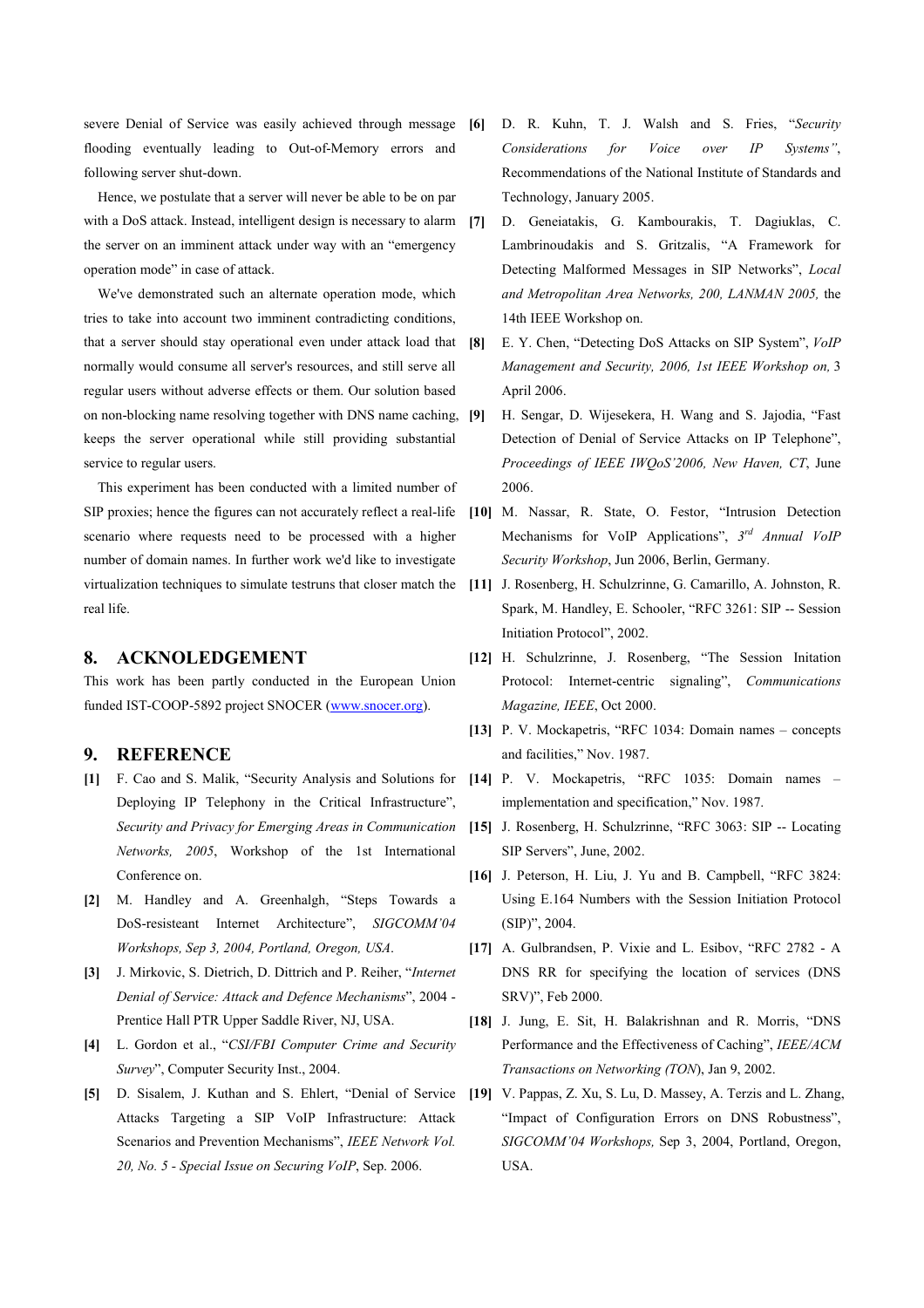- [20] Berkeley Internet Name Domain (BIND), Open source domain name source, http://www.isc.org/index, accessed at Oct, 2006.
- [21] SIP Express Router, Open source SIP proxy, http://www.iptel.org/ser,
- [22] SIPp, traffic generator, http://sipp.sourceforge.net/, accessed at 21st Aug 2006.
- [23] A. Hussain, J. Heidemann and C. Papadopoulos, "A Framework for Classifying Denial of Service Attacks", Proceedings of the 2003 conference on Applications, technologies, architectures, and protocols for computer communications, 2003.
- [24] D. Sisalem, S. Ehlert, et al. "General Reliability and Security Framework for VoIP Infrastructures" Technical Report SNOCER-D2.2, Sep 2005, www.snocer.org.
- [25] A. Silberschatz and P. B. Galvin, Operating Systems Concepts, fourth ed. Reading, Addison-Wesley, 1994.
- [26] C. Aggarwal, J. Wolf, and P. Yu, "Caching on the World Wide Web", IEEE Transactions on knowledge and data engineering, Vol. 11, No. 1, Jan 1999.
- [27] T. Olzak, "DNS Cache Poisoning: Definition and prevention", http://www.infosecwriters.com/text\_resources/pdf/DNS\_TO lzak.pdf, accessed at Oct, 2006.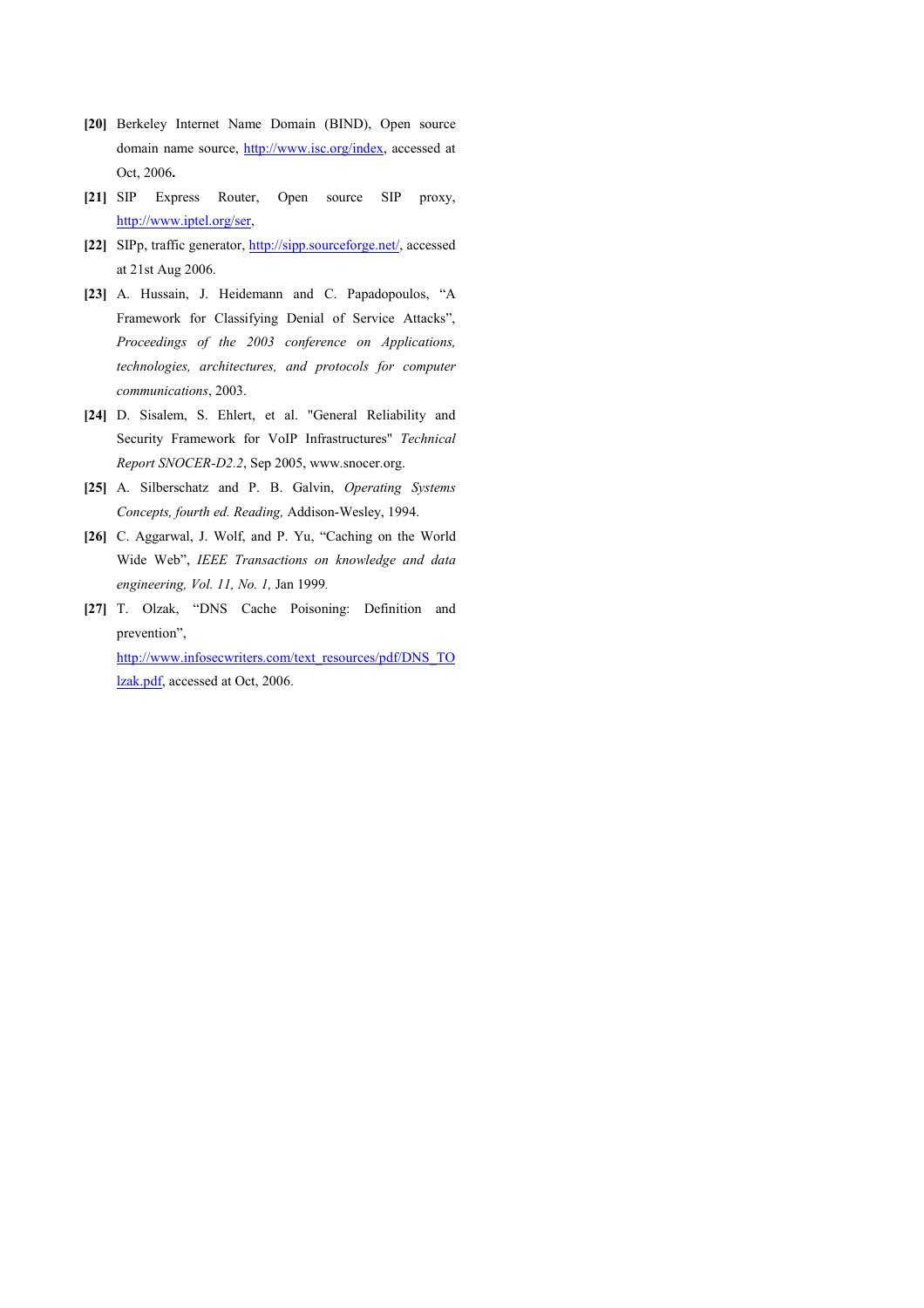## Conclusion

First of all, I would like to answer the three research questions mentioned in the proposal.

How to find a proper method to mitigate the effect of DoS attack via DNS request?

During the thesis work, I developed the proposed prototype, compared the performance of it with other methods and evaluated in the simulated SIP environment. The result of it is obviously better than other methods from different aspects. Therefore, up to now, the special DNS cache is the best method to solve this problem in our research scope.

 Which factors of DNS cache and SIP proxy (e.g. caching replacement policy, cache entry number, parallel processes number of proxy, etc) are useful to deal with this problem?

During the thesis work, I measured six different parameters: the number of emergency processes, hash table entry number, caching replacement policy, cache entry number, parallel processes number of proxy and attacking interval. These six factors are the most general in SIP architecture despite of hardware and platform. Through these experiments, I found last four factors quite affect the performance of SIP proxy. The relationship of these four factors and the performance of SIP proxy are as follow, (Assume there are not enough cache entries to accommodate all records): (1) LFU policy could help cache to work better than other replacement policies. (2) If there are enough CPU and memory resource, the more parallel processes of SIP proxy, the better performance of SIP proxy. (3) If there are enough CPU and memory resource, the more cache entries, the better performance of SIP proxy. (4) The longer attacking interval, the better performance of SIP proxy.

Which kind of combination of the useful factors is the most efficient?

Mentioned in the last question, there are four factors affect the performance of SIP proxy. The most efficient is supposed to be a SIP proxy with more parallel processes, a DNS cache with LFU cache replacement policy and more cache entries. Whereas the number of parallel processes and cache entries should be controlled according to the server's capacity.

In summary, Denial of Service attacks can limit SIP server operation to a large amount. In this paper we have evaluated attacks on SIP servers that utilize unresolvable DNS names in SIP messages. Such attacks might be interesting for malicious users, as such SIP messages can easily be crafted and already a low amount of such message can reduce server operation by far.

Our tests also show that over-provisioning the servers with massive parallel operation and asynchronous DNS lookup capabilities as well as reducing the usage of DNS names in the SIP messages can not successfully counter such attacks. That is while such measures can improve the performance under attack a severe attack will also manage to block the server at some point. By combining DNS caching with a blocking threshold after which no new DNS requests are issues, we have shown that a SIP server can continue working even under a heavy attack. This threshold can be either the percentage of blocked process in a SIP server designed to process messages in a synchronous manner. For servers processing messages in an asynchronous manner this threshold could represent the percentage of used memory. Finally, in case the used cache can not accommodate all possible DNS names, our experiments suggest that using a least frequently used replacement strategy for the cache has resulted in the highest hit rate.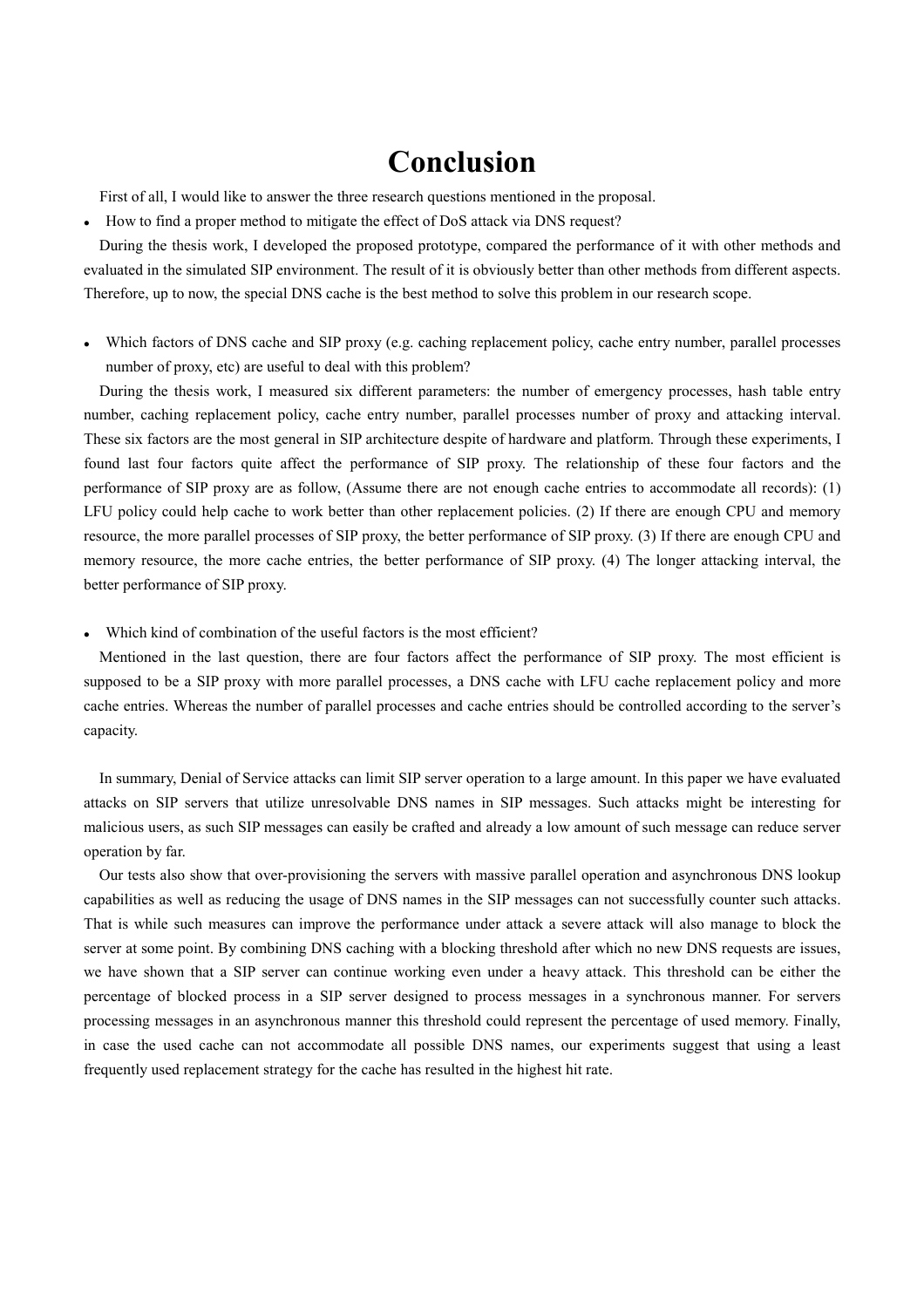# Future Work

In this research, we have verified that the cache mechanism could mitigate this kind of attack by a certain amount. But it is not a perfect solution: there are still lots of sessions lost when the attacker decrease the attacking interval. And on the other side, with the new subsystem (DNS cache) introduced, new security issue comes to life, such as DNS cache poisoning, etc. Furthermore, the test bed we based on is quite limited so that we cannot simulate all the SIP session traffic, (e.g., there is only REGISTER message sent to proxy, not INVITE, ACK and BYE messages). In the future work, we will start following three aspects:

- Enhancement the defence system. For example, in the research, we already know that caching replacement policy, cache entry number, parallel processes number of proxy and attacking interval affect the performance of cache and proxy. We can determine the former three factors from the server side but the attacking interval depends on the attacker, not us. Fortunately, it is possible to decrease attacking speed by some intelligence filter technique. Now we devote to combine this solution with other IDS and IPS in the SIP infrastructure and constructing a scalable defence system.
- Consider the new threat introduced by DNS subsystem. For example, we will exam the possibility of cache poisoning in our prototype and try to mitigate the threat by improving TTL (Time to Live) algorithm of DNS records. We will develop a DNS cache poisoning tool which could maliciously modify cache records and compare with the previous result. We also will take cache TTL as a important parameter in the experiments.
- Accurate the research result. In this thesis, the test bed only covering SIP REGISTER traffic environment, which is only the first step of SIP processing. Therefore we plan to construct the new test bed to simulate the whole process of SIP session building, include REGISTER, INVITE, ACK, BYE, etc. We tried this before, while the configuration complexity increases considerably because every SIP provider has their own restrict rules on outgoing request. To perform such a test, it is quite difficult to rely on the SIP providers in the real world. We plan to construct a new test bed based on virtualized machines. We will still use SIPp UA to simulate traffic, consisting of REGISTER and INVITE requests with successive OK responses. We will use one SIPp UA as the caller and another as the callee. After caller, callee registered in the server, caller would send INVITE request to callee continuously. The architecture showed in Figure App.1.



Figure App.1: an architecture of new test bed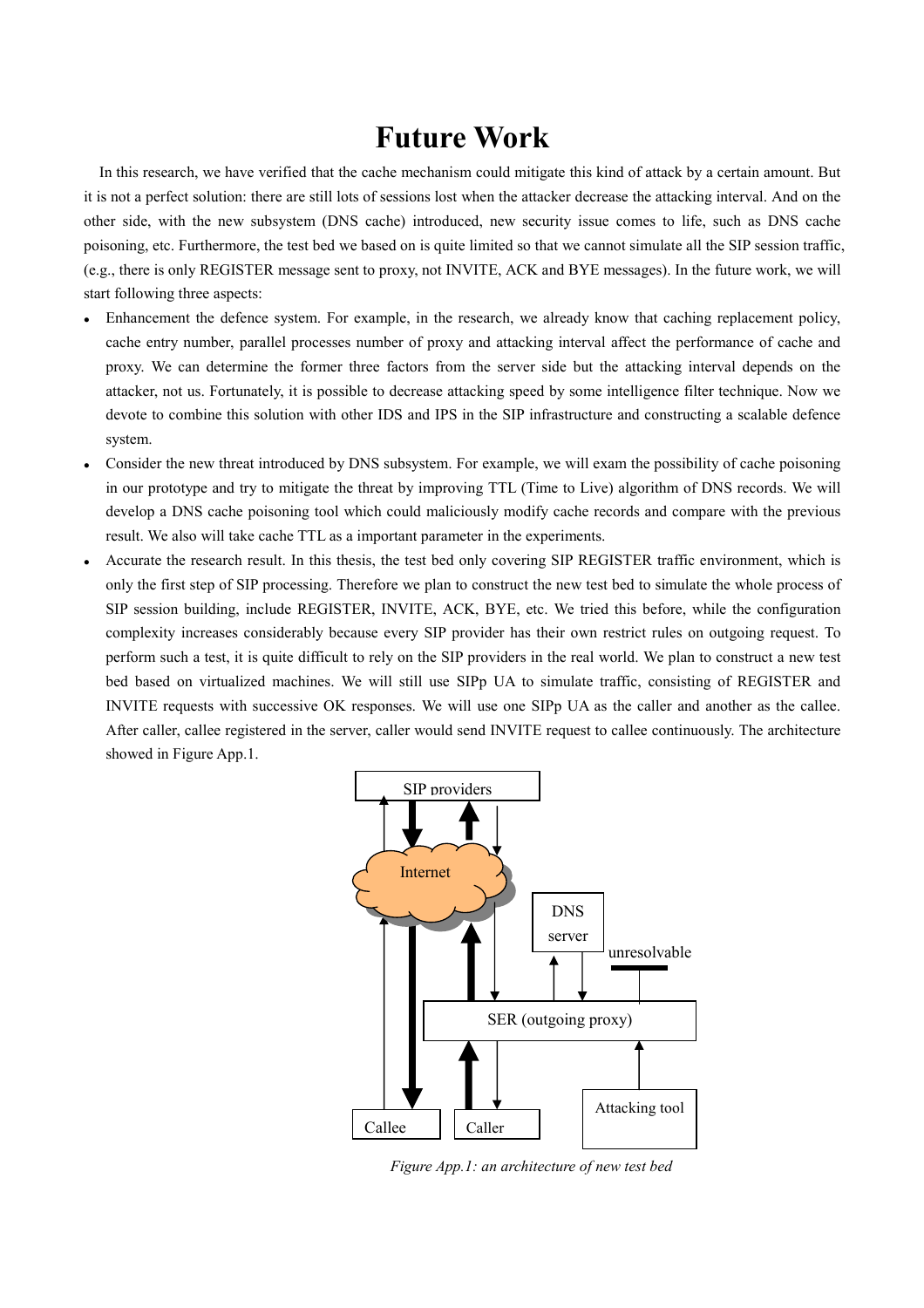### Appendix A ----The Design of DNS Cache for SIP Proxy

The DNS cache prototype is to be implemented for the following three considerations: (1) keep at least one SIP proxy child process unblocked; (2) add SRV, NAPTR record into the cache; (3) apply different cache replacement policies (FIFO, LFU, LRU, Time Cost)to knock out old records.

1. View as a whole



Figure App.2: the fundamental role of DNS cache in the SIP environment

Three parts are involved in the system, SER proxy, DNS cache and external DNS server. SER proxy is taken as a server which helps users to build a connection with another remote SER proxy. Generally speaking, it is forked into several parallel processes to deal with the request of multiple users in the same time. Furthermore, sometimes local SER proxy searches another remote SER proxy via domain name. If the local SER proxy receives a request to send SIP messages to Alice@ABC.com, it will try to find the target IP address of the SIP server by domain name ABC.com at first. Of course, the SER proxy can execute a DNS request to upper DNS server directly, but it is very awful efficiency and easily suffers from Denial of Service attack since the DNS server maybe take several seconds to reply. DNS cache is introduced to solve the problem. It will save some DNS records temporally in the cache, and if the SER proxy has to make a DNS inquiry, it will search the DNS cache at first, then external DNS server if there is no result in the cache.

In the Figure App.1, the Child 1 performs a DNS request to DNS cache at first, and gets the record in the cache. While the child 4 cannot find its record in DNS cache, as a result the cache requests it from upper DNS server. The record will saved in the cache and sent back to SER proxy after the upper DNS server replies.

#### 2. Architecture Design of DNS Cache

There are three parts in the DNS cache, (1) communication interface; (2) packets dispatch; (3) cache structure. Communication interface is used to exchange packets with the children processes and the upper DNS server. For DNS, UDP and port 53 should be adopted. Two sockets will be created when the DNS cache initialized, one to communicate with SER, and another with External DNS server.

To avoid complex structure and bugs, single-process will be adopted instead of multiple-process. But on the other side, the children process of SER proxy shouldn't be blocked when they send request in the same time. Fortunately, packets dispatch will be introduced to solve this problem. When DNS cache receives a request packet form a child process, it will save the IP address and the port of the packet source in a record and assign a unique ID to the record. Next, the DNS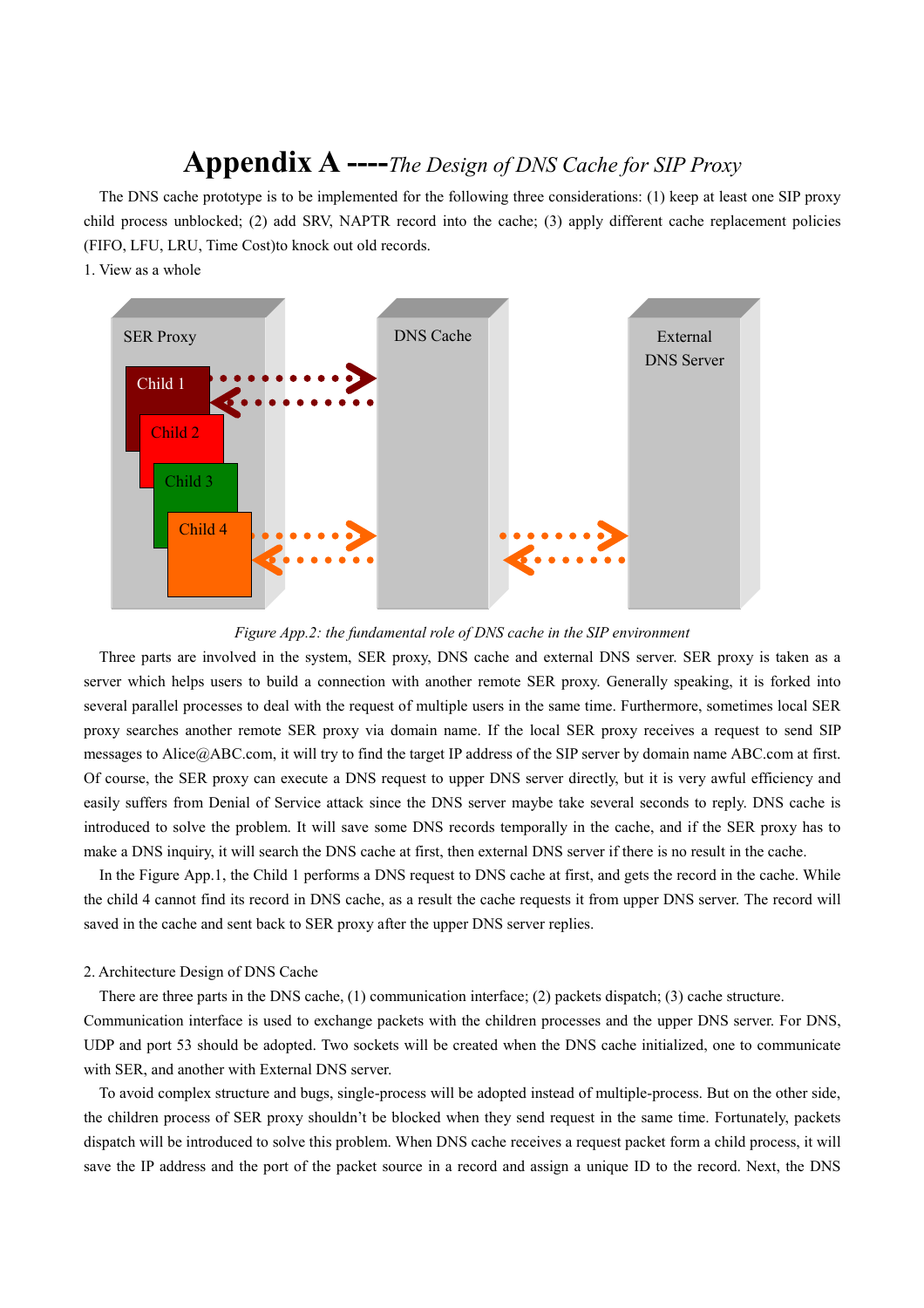cache will replace the packet ID with the record unique ID and transmit the packet to upper DNS Server. Then, the DNS cache will not wait for the reply of upper DNS server and can freely deal with requests from other children. Until upper DNS server replies, the DNS cache will find the target address and port by the packet ID from the structure and transmit the reply packet back. Furthermore, if there is no response received from external DNS server to a certain request for up to 5 seconds, the state will be removed and send back unresolvable.

| ID   | TTL(S)         | Source Address         |
|------|----------------|------------------------|
|      |                |                        |
| 3456 | $\mathfrak{D}$ | $\{10.1.20.9, 2531\}$  |
| 3457 | 3              | $\{10.1.20.45, 4638\}$ |
| 3458 | 3              | $\{10.1.20.9, 3056\}$  |
| 3459 |                | $\{10.1.20.7, 8930\}$  |
|      |                |                        |

Table App.1: an example of the request dispatch table in the cache

To solve the first problem we mentioned at the beginning: "(1) keep at least one SER proxy child process unblocked.", the DNS cache will know how many parallel processes the SER proxy has and save it in a global counter. Every time the DNS cache receives a request from SER proxy, the counter will minus one. By contrast, the counter will add one if the cache gets a reply from upper DNS server or a request is timeout. When the counter is less than two, which means only one unblocked child process left, the DNS cache will not transmit the request packet to upper DNS server, instead, it will only look up locally and reply immediately.

Since there are a lot of SRV and NAPTR application in SIP environment besides A, we should save all these three kind of records into the cache; the node structure (the unit of cache) is designed as follow, struct node {

```
struct node *next; //used for cache algorithm
   struct node *prev; //used for cache algorithm
   struct node *hash_next; //used for hash table
   unsigned short type; //used to the type of record, A,SRV, NAPTR 
   time t ttd; \frac{1}{2} // time to die
   union { 
       struct all addr addr; //A record
       struct srv record srv; //SRV record
       struct naptr record naptr; //NAPTR record
   } 
   Unsigned int weight; //used for cache algorithm 
   unsigned short flags; //reserved 
   char name [ MAX NAME]; //the domain name
};
```
The nodes exist as two kinds of data structures in the same time, (1) hash table; (2) double linked list. Hash table is used to accelerate the search speed. The nodes which have the same digest value will share the same hash entry. Hash entry should be found before look up the node to locate the entry. When a new node is added into the hash table, the hash entry will be calculated and it will be inserted as the first node of the entry.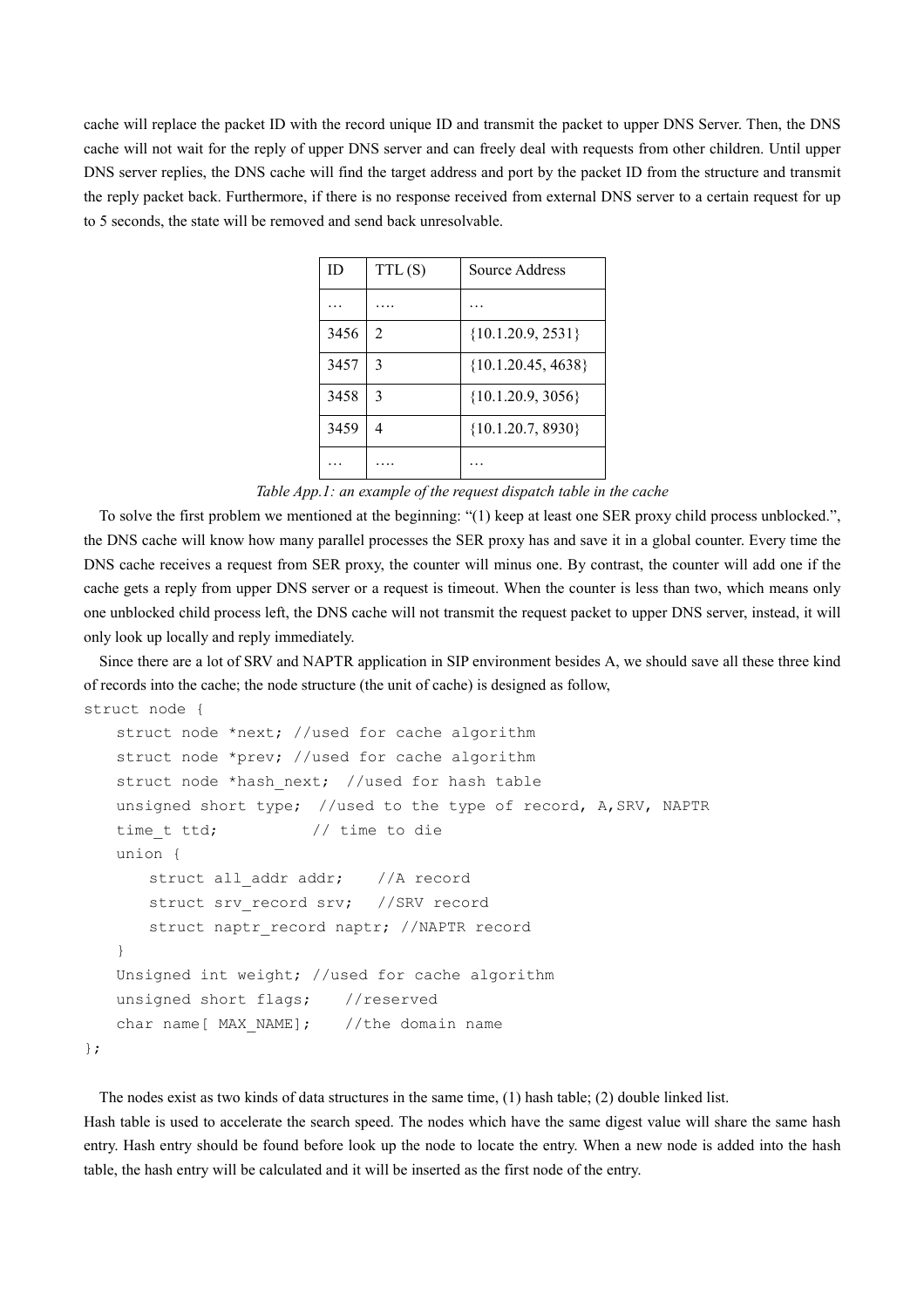

Figure App.3: an overview of the cache entries organized as hash table

When the cache receives a reply of new DNS request, the new record will be inserted. When the number of nodes exceeds the limit, some nodes will be knocked out via cache algorithm. To achieve it, a queue of double linked list will be adopted.



Figure App.4: an overview of the cache entries organized as double linked list

- FIFO: the new node will be inserted after head and the old one will be knocked out from the tail.
- LFU: the queue is sorted by the visit frequency, the head points to the most frequent one and the tail points to the least frequent one. If the frequency is the same, the least recently used nodes will be knocked out.
- LRU: every new node or just visited will be moved to the head. The node pointed by tail will be knocked out.
- Lookup Time Consuming: the queue will be sorted by the lookup time consuming, and the least time consume node will be knocked out.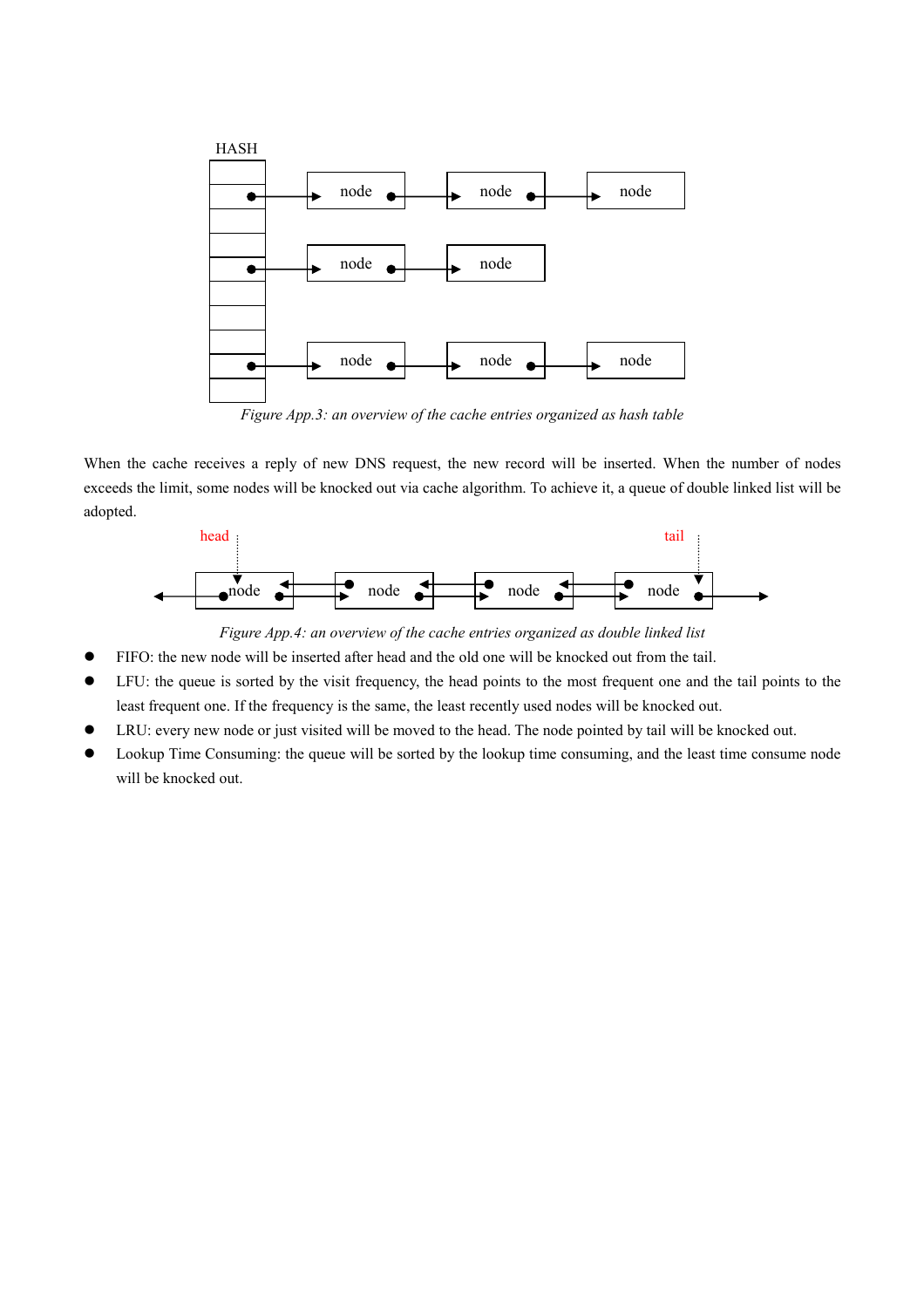## Appendix  $B$  ----the scenario script of SIPp

SIPp is a free Open Source test tool / traffic generator for the SIP protocol. In our test bed, it was used to simulate the normal REGISTER traffic. I wrote the following script to create the REGISTER scenario.

```
<?xml version="1.0" encoding="ISO-8859-1" ?> 
<!DOCTYPE scenario SYSTEM "sipp.dtd"> 
<scenario name="RIGISTER"> 
     <send> 
          <![CDATA[ 
               REGISTER sip:[field1] SIP/2.0 
               Via: SIP/2.0/UDP [local_ip]:[local_port];branch=[branch] 
               Cseq: 3349 REGISTER 
               To: "nick" <sip:[field2]@[field1]> 
               Expires: 1800 
               From: "nick" <sip:[field2]@[field1]> 
               CALL-ID: [call_id] 
               Content-Length: 0 
               User-Agent: SIPp 
               Event: registration 
               Allow-Events: presence 
               Contact: "nick" <sip:[field2]@[local_ip]:5067;transport=udp;>;methods="INVITE" 
          ]]> 
    </send> 
     <recv response="478" option="true"> 
    </recv>
     <recv response="408" option="true"> 
     </recv> 
</scenario>
```
### The code between <send> </send> indicates sending a REGISTER message to a randomly selected external SIP provider via SER proxy. Next, the SIPp will perform a DNS inquiry to locate the IP address of the external SIP provider. In our experiment, there are four possible situations in the following:

- Due to attacking, all the parallel processes of SER are blocked. Therefore, no process could handle this REGISTER message so that the message will be ignored by SER proxy. As a result, nothing will be replied to SIPp.
- Due to attacking, only one emergency processes is not blocked, and the REGISTER message will be handled by it. No result is found in the internal cache and "478 cannot resolve the domain name" will be replied to SIPp.
- The domain name of the external SIP provider in the REGISTER is successfully resolved and the message is forwarded to the provider. But Due to attacking, the proxy may not receive the reply from the provider. In this case, "408 timeout" will be sent to SIPp.
- The domain name of the external SIP provider in the REGISTER is successfully resolved and the message is forwarded to the provider. After while, the proxy get the reply from external provider and forward the reply message to SIPp.

In this scenario, if SIPp get a response from external providers, a successful session will be counted. Since "478" and "408" is the reply generated by proxy, not from external providers, therefore we have to filter them (see the two  $\le$ receive $\ge$   $\le$ /receive $\ge$  parts in the script).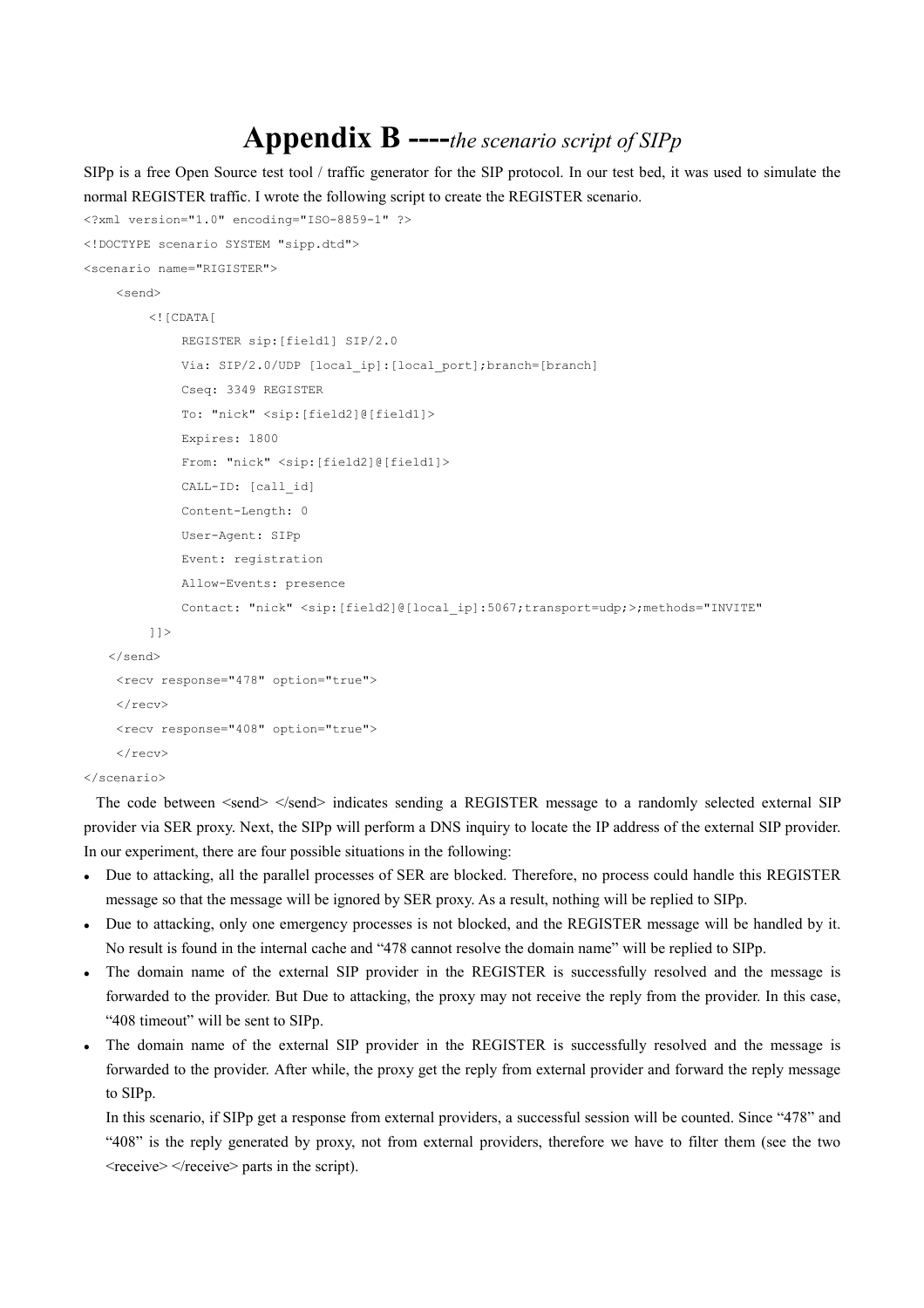# Appendix  $C$  ---- $A$  difficult-resolvable DNS flooding tools

First of all, let us recall that whenever a user requests a domain resolve, there are generally two cases to distinguish:

- The DNS server knows the name mapping. The name server might know the mapping because it is the authoritative name server for this domain. As such, all mappings for the domain are preconfigured for this domain server. The server might also know the name because it has resolved this address previously. Generally, in this case the mapping is still stored in the server's internal cache.
- The DNS server does not know the name mapping. In this case the server will issue a recursive request to other name servers that might be able to provide an answer. The server will eventually receive a response, either containing the valid mapping or an error message that no mapping is possible. In the former case, the mapping will be stored in the server's internal cache for a limited period of time. The names server can also set a time limit for the query. If no answer is received within this limit, the address is considered unresolvable.



Figure App.4: an example of the organization of DNS

 For example, showed in figure App.4, suppose if there are two local DNS server, fokus and bth, Alice is a host of fokus and Martin is a host of bth. When Alice would like to look up the IP address of Martin, Alice will send request to fokus at first. If no matched record returns, focus will reply Alice:"I don't know, please ask other servers". The DNS request will be forward to other DNS servers recursively, for example, de, se, bth. Finally, bth will answer the IP address of Martin.

Now let us imagine two possible situations as follow:

- If the access bandwidth from bth to fokus is low, much time has to be spent on connection.
- If the DNS server of bth is mis-configured or there are plenty of hosts in bth domain, the processing of looking up will cost much time.

An attacker could easily exploit this vulnerability by fill random host name in front of bth domain automatically, such as (sdf.bth.se, asfgsf.bth.se). Therefore, a difficult-resolvable DNS flooding tool can be created.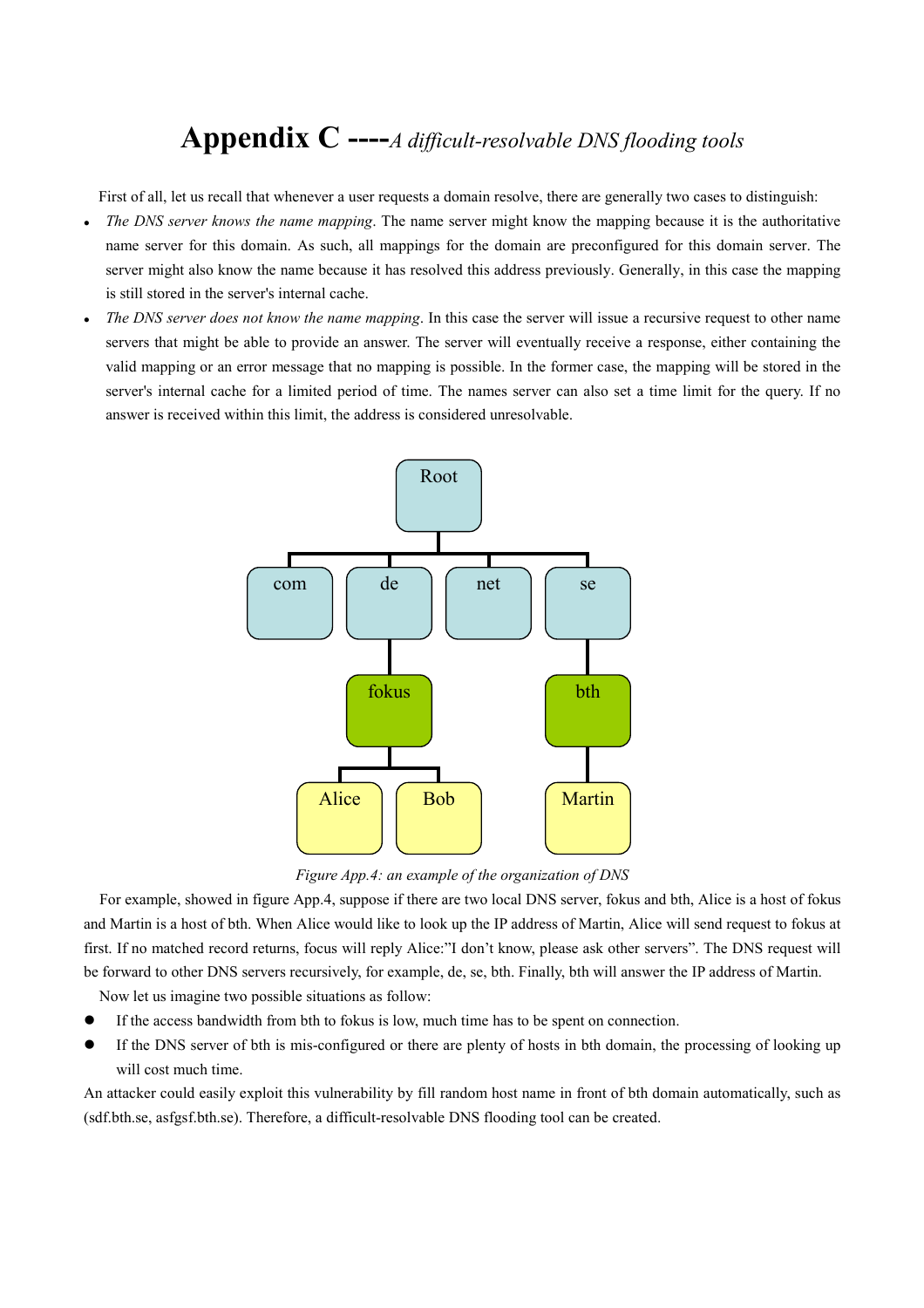## Appendix D --- Experiment Setup and validation

#### 1. Experiment 1

In this test, I took parallel processing queues  $n$  and different attacking intervals  $i$  as variables. The experiment verified that it was quite easy to launch such a DNS flooding attack to reduce the availability of service. It was also showed that the solution of increasing parallel process number of the proxy was limited. I did these experiments with  $n$  processes of proxy and  $i$  attacking interval for ten times. The Figure App.5 shows the average calculated from them.



Figure App.5: processing performance of the local proxy for different processing queues n and varying attacking intervals i

2. Experiment 2

Experiment 2 could verify the unblocking ability of our prototype. This experiment is the only one not based on the test bed we mentioned before. I wrote a script on the server so that it could log timestamp in a log file when the server answered a SIP request. I did these experiments with  $n$  processes of proxy and  $i$  attacking interval in two situations, with cache solution and without cache solution. Without cache, the result is the same despite of different process numbers. Before the experiment, I did a pre-test and found the result is irrelative with emergency number.



Figure App.6: Message processing capabilities. The more parallel queues n are configured, the more messages can be processed during an attack. With the DNS cache implementation nearly all messages can be processed independently of n.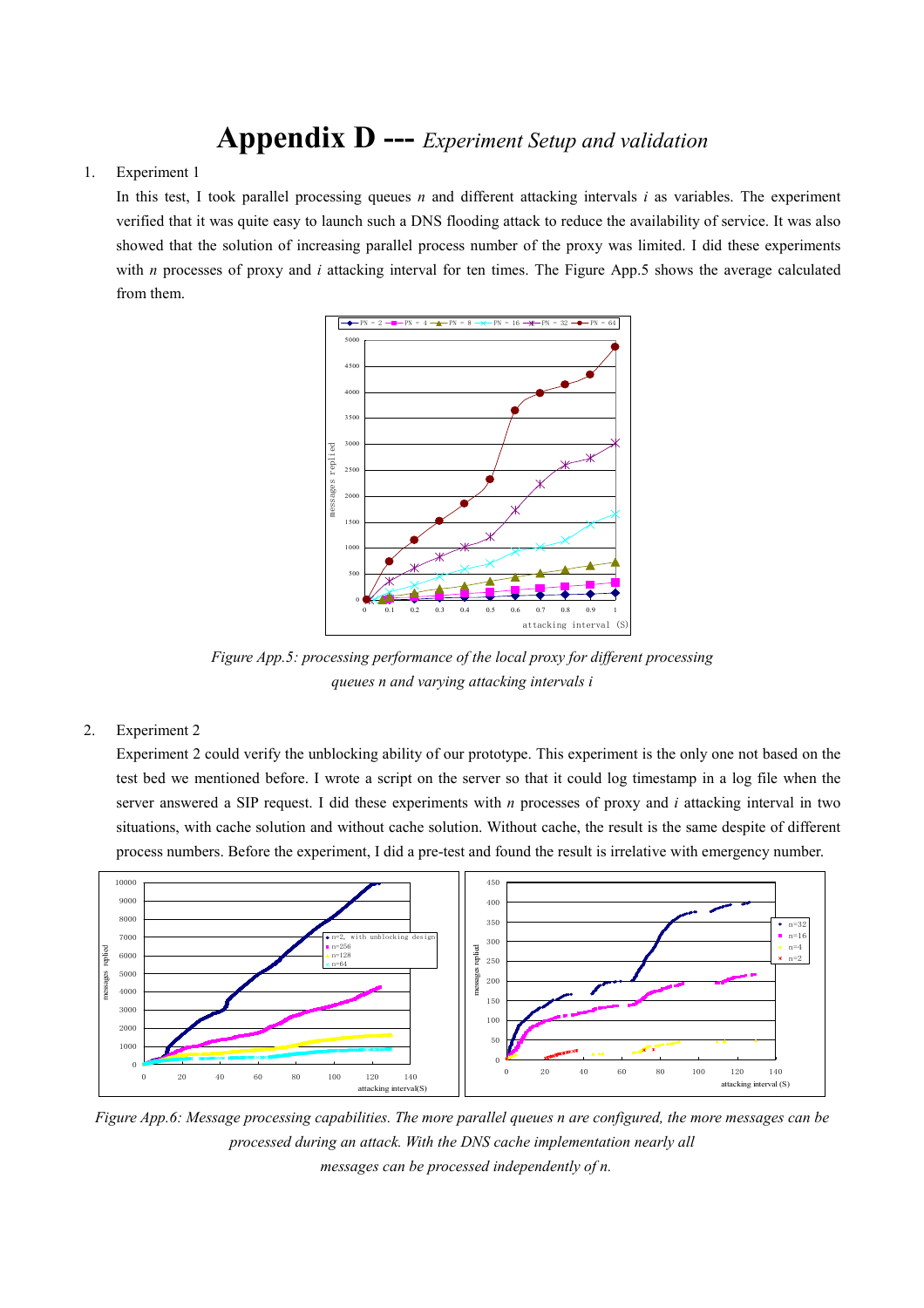#### 3. Experiment 3

The purpose of experiment 3 is to find out which cache replacement policy is more qualified in this situation. The parameters include cache replacement policy, attacking interval, process number of proxy. The experiment is based on the test bed. Before the experiment, I also did a pre-test and found 270 cache entries will be occupied to resolve these 100 providers, therefore, the maximum cache entries number was intentionally set to 80 so that the replacement policy worked. The picture shows the results of average values of ten times repeated test.



Figure App.7: performance of SIP proxies equipped with different cache replacement policies under attack

#### 4. Experiment 4

The last experiment is to investigate the relationship of cache entry number and the performance of the proxy. The cache entry number is the only variable. The picture shows the results of average values of ten times repeated test.



Figure App.8: performance of proxy with different number of cache entries under attack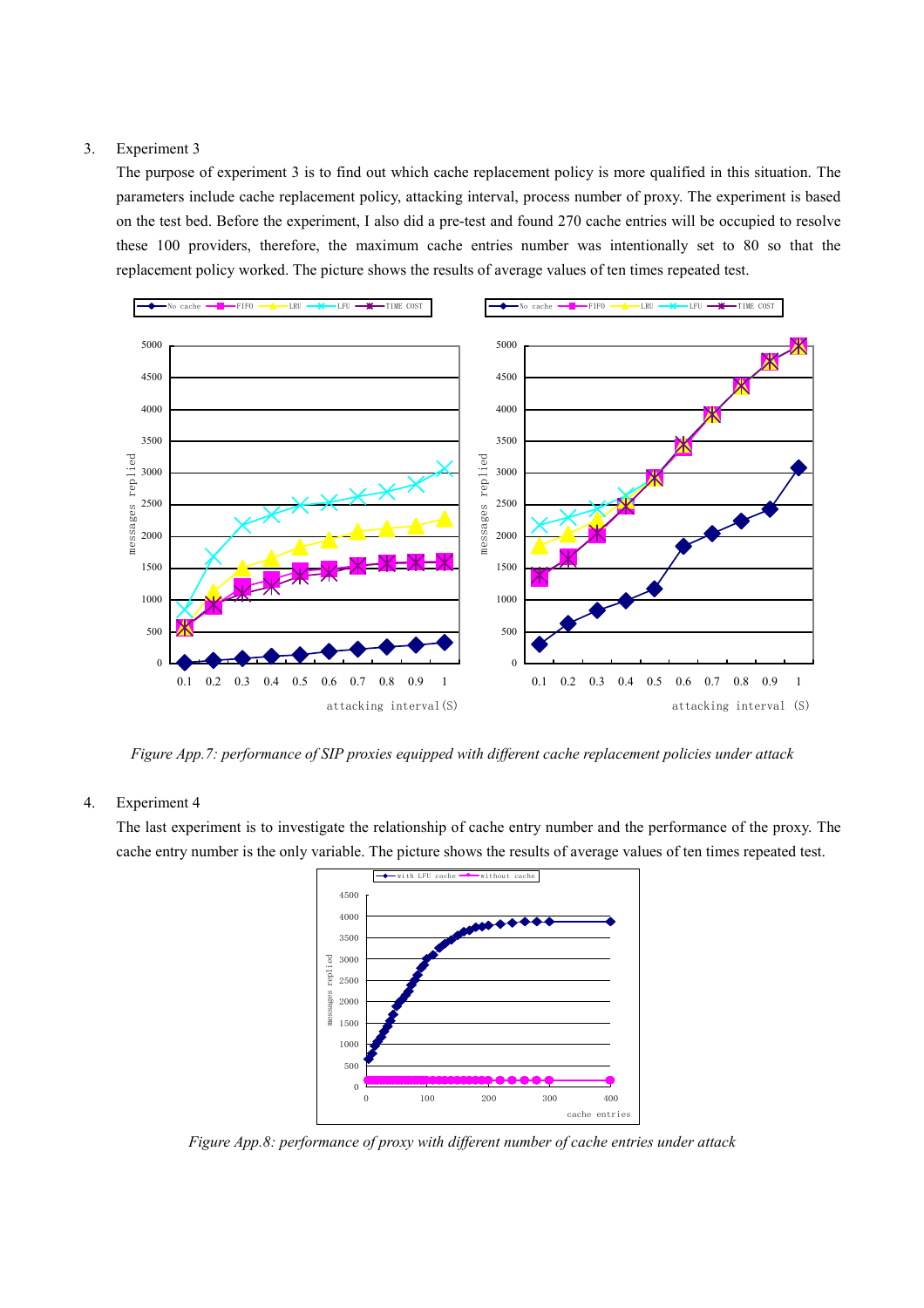### Appendix  $E$  ----100 external SIP providers used in the experiments

- 1 iptel.org
- 2 voiz.irepublics.com
- 3 calamar0.nikotel.com
- 4 bluesip.net
- 5 fwd.pulver.com
- 6 sipgate.co.uk
- 7 sipnumber.net
- 8 proxy01.sipphone.com
- 9 voiptalk.org
- 10 sip.voipuser.org
- 11 register.voipgate.com
- 12 sip1.sippal.com
- 13 sip.inphonex.com
- 14 babble.net
- 15 sip.freeipcall.com
- 16 proxy1.sipsnip.com
- 17 proxy2.sipsnip.com
- 18 xchange.terracall.com
- 19 sip.webphone.com
- 20 sip.voipfone.co.uk
- 21 sipbroker.com
- 22 sip.myvoipaccount.net
- 23 sip2go.com
- 24 nadiz.com
- 25 sip.broadvoice.com
- 26 voip.eutelia.it
- 27 sip.stanaphone.com
- 28 voztele.com
- 29 sip.libretel.com
- 30 sip.alteline.com
- 31 voxalot.com
- 32 callcentric.com
- 33 sip2.bbpglobal.com
- 34 sip.net2phone.com
- 35 sip.sinapsys.net
- 36 sip.televoip.no
- 37 voipuser.org
- 38 sip.callunion.com
- 39 sip.gradwell.net
- 40 sip.telic.net
- 41 proxy.lax.broadvoice.com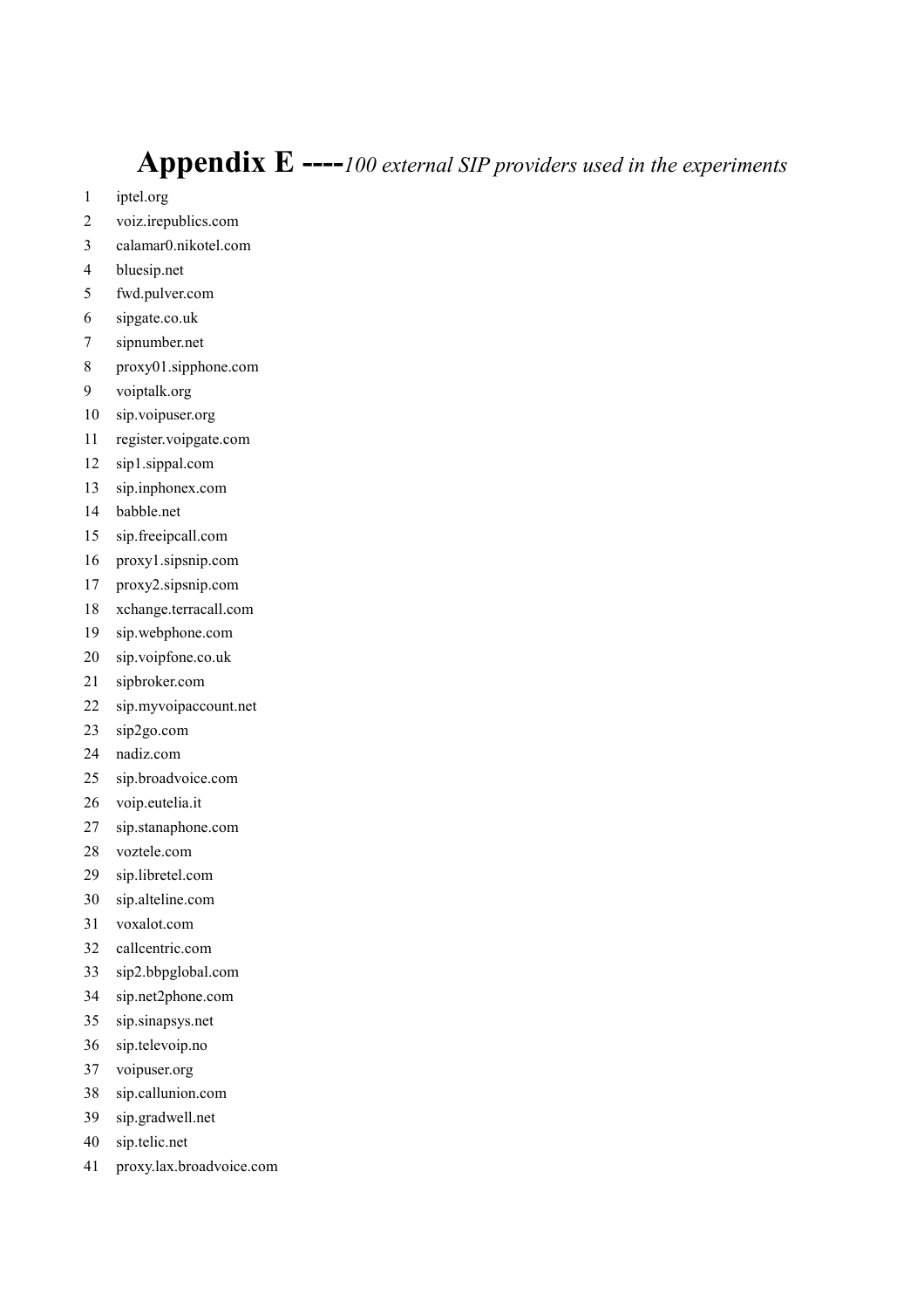- 42 proxy.dca.broadvoice.com
- 43 proxy.mia.broadvoice.com
- 44 proxy.atl.broadvoice.com
- 45 proxy.chi.broadvoice.com
- 46 proxy.bos.broadvoice.com
- 47 proxy.nyc.broadvoice.com
- 48 calamar.nikotel.com
- 49 sip.ucs.sfu.ca
- 50 gw1.voicepulse.com
- 51 gw2.voicepulse.com
- 52 register.zivvaoffice.com
- 53 sip.starshipcorp.com
- 54 thekompany.com
- 55 sip.3c-hungary.hu
- 56 sip.3c-russia.ru
- 57 sip.inphonex.com
- 58 sip.callclarity.net
- 59 bbtele.se
- 60 sip.winradius.net
- 61 sip.mobitus.com
- 62 sip.webphone.com
- 63 sip.voipbuster.com
- 64 northamerica.sipphone.com
- 65 sipdr.quantumvoice-sip.com
- 66 sip.force9.net
- 67 draytel.org
- 68 sipdr.quantumvoice-sip.com
- 69 Voip-co2.teliax.com
- 70 sip.unlimitel.ca
- 71 sip.peoplecall.com
- 72 voip.cascotec.com
- 73 talk.rabbitpoint.net
- 74 sip.ixcall.net
- 75 atlas-east.vonage.net
- 76 sip.varphonex.com
- 77 sip.televoip.no
- 78 sip.voise.com.au
- 79 sip.internetphoneco.com
- 80 sip.1und1.de
- 81 sip.simply-connect.de
- 82 sipgate.de
- 83 sip.gmx.net
- 84 iphone.freenet.de
- 85 proxy.de.sipgate.net